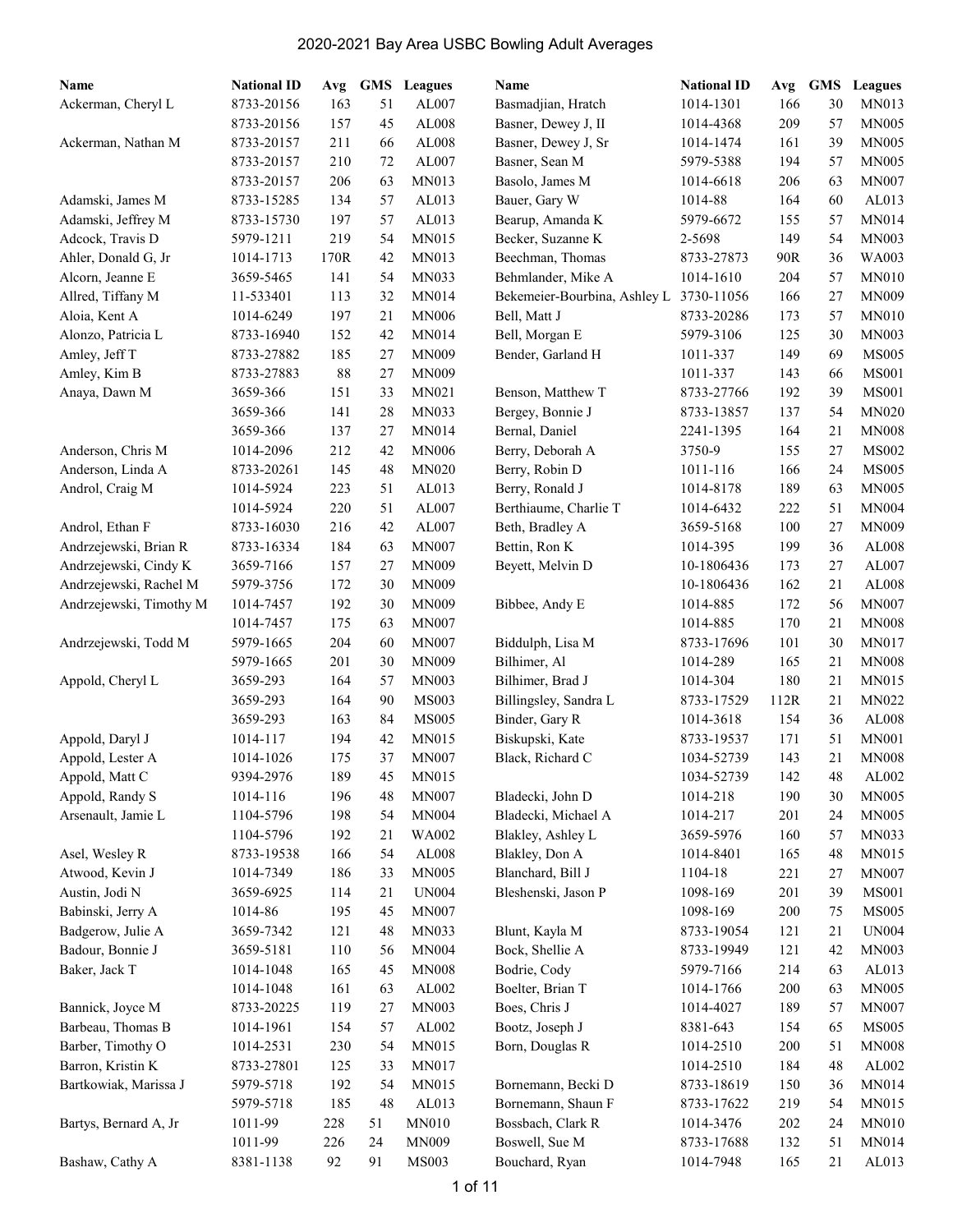| Name                      | <b>National ID</b> | Avg  | <b>GMS</b> | <b>Leagues</b> | Name                    | <b>National ID</b> | Avg | <b>GMS</b> | Leagues      |
|---------------------------|--------------------|------|------------|----------------|-------------------------|--------------------|-----|------------|--------------|
| Boucher, Matthew W        | 9360-16282         | 220  | 69         | <b>MN005</b>   | Burpee, Robert L, Sr    | 1014-2634          | 169 | 36         | <b>MN005</b> |
|                           | 9360-16282         | 211  | 57         | <b>MN010</b>   | Bushong, Jerry W        | 1014-8277          | 148 | 63         | AL002        |
| Boucher, William A        | 1014-6752          | 188  | 42         | <b>MN010</b>   | Caister, Amanda L       | 8733-22444         | 122 | 57         | AL013        |
| Bourassa, Adam R          | 1014-6653          | 164  | 27         | <b>MN005</b>   | Caldwell, Jeremy        | 8733-27752         | 143 | 36         | <b>MN015</b> |
| Bourbina, Nathan {Nate} W | 1104-8560          | 173  | 27         | <b>MN009</b>   | Campbell, Brittany M    | 8733-27907         | 101 | 32         | <b>MS002</b> |
| Bourdon, Crystal L        | 3659-3430          | 142  | 42         | <b>MN014</b>   | Cannon, Angela M        | 8733-27827         | 78  | 27         | MN033        |
| Bourdow, Daniel P         | 1014-984           | 180  | 45         | <b>MN007</b>   | Carmona, Ryan S         | 8733-19276         | 166 | 24         | <b>MN007</b> |
| Bouza, Shirley J          | 3659-1360          | 132  | 21         | <b>MN020</b>   | Carter, Sara L          | 5979-6065          | 118 | 24         | <b>UN004</b> |
| Bowers, Michael L         | 8733-19607         | 154  | 69         | <b>MS005</b>   | Castle, Barbara A       | 3726-58            | 157 | 54         | <b>MN020</b> |
| Bracy, Phyllis A          | 8733-16137         | 100R | 54         | MN022          | Castle, George W        | 1098-17            | 193 | 27         | <b>MN008</b> |
| Bradley, Jeff, Sr         | 8733-23659         | 155  | 48         | <b>MN006</b>   | Chambers, Mark W        | 1014-2008          | 157 | 33         | <b>MN007</b> |
| Bradley, Jeff A, Jr       | 1014-7850          | 184  | 48         | <b>MN006</b>   | Charbonneau, Roger K    | 1014-498           | 155 | 94         | <b>MS003</b> |
| Bradley, Tim J, Sr        | 8733-23663         | 156  | 27         | <b>MN009</b>   |                         | 1014-498           | 151 | 63         | MN015        |
|                           | 8733-23663         | 155  | 48         | <b>MN006</b>   | Chosay, Marty R         | 11-125448          | 177 | 48         | <b>MN006</b> |
| Bragiel, Carol M          | 8733-13858         | 125  | 51         | <b>MN020</b>   | Christian, Amanda F     | 3659-5917          | 180 | 33         | MN015        |
| Bragiel, Gary R           | 1014-7828          | 175  | 54         | <b>MN008</b>   | Christian, Jason A      | 1014-7496          | 182 | 54         | MN015        |
| Brandemihl, Ashley A      | 8733-27881         | 121  | 33         | <b>MN014</b>   | Clark, David W          | 1014-1053          | 99  | 24         | AL002        |
| Brewster, Shana L         | 8733-26744         | 116  | 60         | MN021          | Clark, Keith E          | 1014-753           | 160 | 60         | <b>MN007</b> |
| Britton, Melissa S        | 3659-5341          | 129  | 45         | <b>MN033</b>   | Clark, Kristen A        | 3659-909           | 196 | 51         | <b>MN005</b> |
| Britton, Stephanie L      | 3659-4566          | 136  | 60         | MN033          |                         | 3659-909           | 192 | 66         | MN033        |
| Britton, Vickie J         | 3745-889           | 140  | 54         | MN033          | Clark, William B        | 1014-1629          | 210 | 24         | MN012        |
| Bromberg, Krista L        | 5979-694           | 200  | 60         | AL013          | Cleveland, Patty D      | 3726-282           | 134 | 96         | MS003        |
| Bromberg, Michael B       | 8733-18987         | 149  | 60         | AL013          | Clifford, Devin         | 8733-27813         | 208 | 60         | <b>MN015</b> |
| Brooks, Anthony           | 1014-7287          | 173  | 54         | MN015          | Clifford, Joseph A      | 1014-5916          | 221 | 24         | <b>MN009</b> |
| Brown, Sam, Jr            | 1014-4022          | 224  | 30         | <b>MN009</b>   | Clifford, Richard J, Sr | 1014-15            | 200 | 45         | <b>MN008</b> |
|                           | 1014-4022          | 211  | 57         | <b>MN010</b>   |                         | 1014-15            | 198 | 45         | MN012        |
| Brown, Sherri L           | 3659-3958          | 211  | 27         | <b>MN009</b>   |                         | 1014-15            | 198 | 45         | <b>MN010</b> |
|                           | 3659-3958          | 204  | 39         | <b>MN003</b>   | Clifford, Sarah B       | 8733-27779         | 86  | 24         | <b>MN009</b> |
| Browski, Anthony A        | 1014-6433          | 172  | 47         | AL002          | Clifford, Shawn M       | 1014-4730          | 225 | 51         | MN015        |
| Bublitz, Daniel L         | 5979-7419          | 199  | 27         | AL013          | Colberg, Jennifer A     | 8733-15781         | 154 | 39         | <b>MN003</b> |
| Bublitz, David M          | 8733-18361         | 168  | 60         | AL013          | Colberg, Noah J         | 8733-27868         | 198 | 35         | MN015        |
| Bublitz, Julia J          | 5979-7416          | 179  | 54         | AL013          | Cole, David A           | 1014-216           | 186 | 69         | <b>MN005</b> |
| Bublitz, Kevin L          | 1014-154           | 222  | 42         | AL013          | Collins, Allison M      | 8733-27880         | 110 | 51         | <b>MN014</b> |
| Buda, Cindy M             | 8733-15238         | 126  | 30         | <b>MN003</b>   | Colodny, Dillon J       | 18-39359           | 164 | 48         | <b>MN006</b> |
| Buda, James E             | 1014-878           | 159  | 51         | AL002          | Confer, Trisha H        | 8733-14821         | 113 | 44         | <b>MN014</b> |
| Buda, Paul M, Jr          | 1014-77            | 213  | 27         | MN009          | Cook, John M            | 1014-8336          | 185 | 48         | MN015        |
|                           |                    |      |            |                |                         |                    |     | 48         | <b>MN005</b> |
|                           | 1014-77            | 211  | 57         | MN010          | Cornell, Jim R          | 1122-1023          | 190 |            |              |
|                           | 1014-77            | 207  | 63         | MN015          | Corrion, Robert J       | 1014-203           | 216 | 51         | <b>MN005</b> |
| Buda, Tiffany             | 5979-3099          | 193  | 36         | <b>MN003</b>   | Courtney, Amy M         | 8733-27884         | 181 | 24         | MN009        |
|                           | 5979-3099          | 187  | 21         | <b>MN009</b>   | Courtney, Chris M       | 8733-27885         | 129 | 24         | <b>MN009</b> |
| Buda, Travis J            | 5979-6367          | 223  | 33         | <b>MN015</b>   | Crisp, Johnathon E      | 8733-27908         | 155 | 36         | <b>MS002</b> |
| Bullard, Tracy L          | 3716-4663          | 161  | 51         | <b>MN003</b>   | Crouterfield, David L   | 1114-14            | 205 | 27         | <b>MS002</b> |
|                           | 3716-4663          | 160  | 30         | <b>MN009</b>   | Cummings, Clayton S     | 8733-26730         | 138 | 51         | AL013        |
| Bullock, Brian L          | 1014-3235          | 203R | 39         | MN013          | Curphy, Amber E         | 8733-27828         | 111 | 63         | MN033        |
| Bullock, Jodi M           | 3659-5169          | 143  | 51         | <b>MN001</b>   | Cwiklinski, Kent J      | 5979-3391          | 209 | 42         | MN015        |
| Bunting, Joshua P         | 8019-46801         | 207  | 54         | AL013          | Dailey, Sasha A         | 8733-27793         | 100 | 51         | MN014        |
| Burch, Melissa L          | 8733-17103         | 126  | 24         | MN009          | Dallas, Dave T          | 8733-14528         | 187 | 45         | MN006        |
| Burch, Ryan J             | 1014-8270          | 220  | 27         | <b>MN009</b>   | Dashkovitz, Melissa A   | 8733-27756         | 103 | 21         | WA002        |
|                           | 1014-8270          | 206  | 54         | MN015          | Dashkovitz, Scott M     | 8733-27755         | 169 | 21         | WA002        |
| Burghardt, Luke           | 11-461282          | 218  | 51         | <b>MS005</b>   | Datzko, Angela K        | 3653-105           | 150 | 66         | <b>MS002</b> |
|                           | 11-461282          | 218  | 53         | <b>MS001</b>   | Daugherty, Sean M       | 5979-6083          | 201 | 24         | MN022        |
|                           | 11-461282          | 216  | 34         | <b>MS003</b>   | Dautel, Dennis M        | 6339-7986          | 222 | 48         | MN015        |
|                           | 11-461282          | 210  | 47         | <b>MS002</b>   | Davis, Harry L          | 1098-589           | 166 | 57         | <b>MN008</b> |
| Burley, Phyllis C         | 3659-6151          | 147  | 54         | <b>MN020</b>   | Davis, Jerry E          | 8733-18155         | 190 | 30         | MN015        |
| Burnham, Jaylee M         | 3745-3347          | 134  | 21         | <b>UN004</b>   |                         |                    |     |            |              |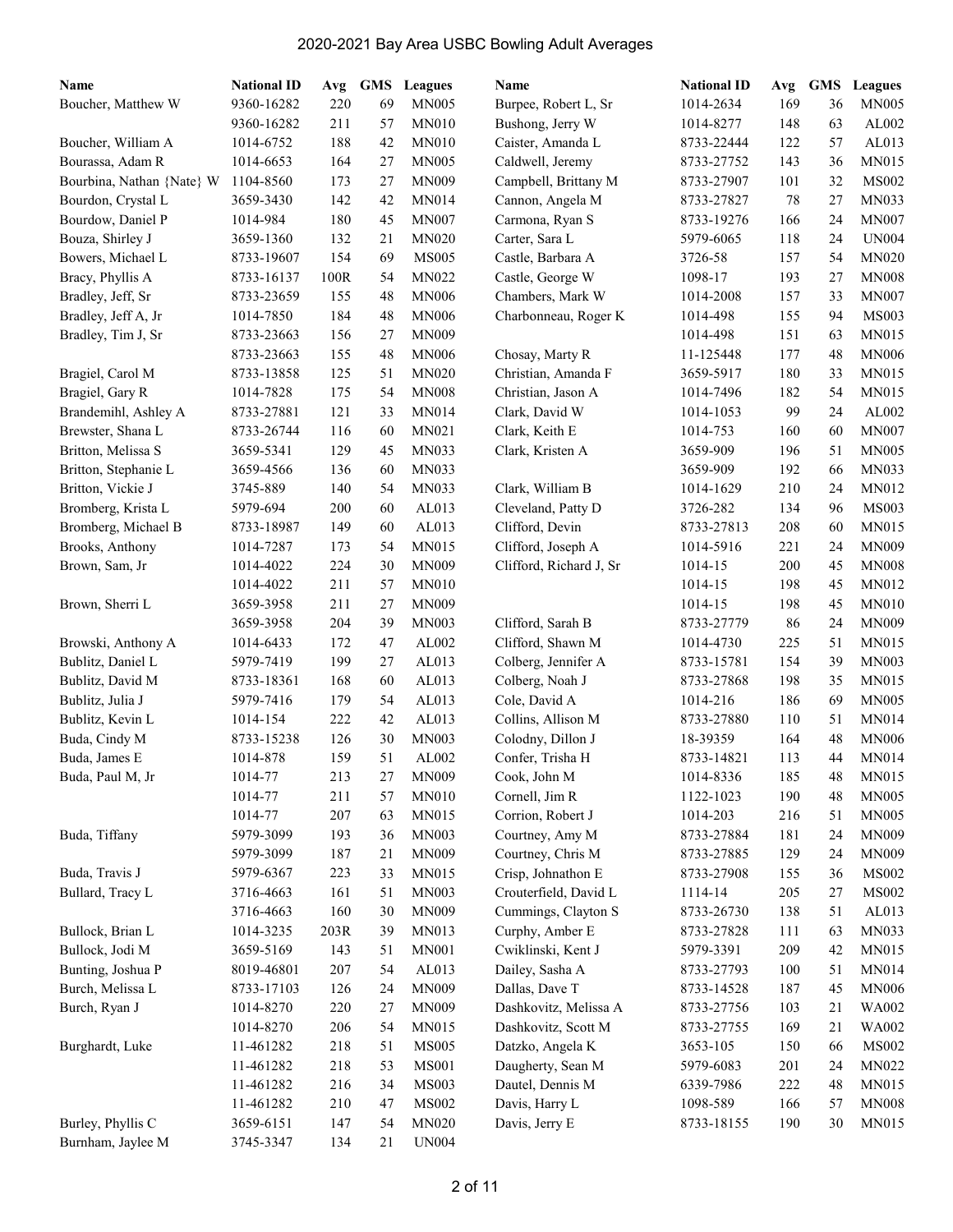| Name                      | <b>National ID</b> | Avg  | <b>GMS</b> | <b>Leagues</b> | Name                  | <b>National ID</b> | Avg | <b>GMS</b> | Leagues      |
|---------------------------|--------------------|------|------------|----------------|-----------------------|--------------------|-----|------------|--------------|
| Davis, Nick C             | 8733-20190         | 190  | 26         | <b>MS005</b>   | Engelhardt, Becky S   | 3659-2162          | 160 | 57         | AL007        |
|                           | 8733-20190         | 184  | 24         | <b>MS001</b>   | Engelhardt, Dennis P  | 1014-5214          | 221 | 33         | AL013        |
| Decoster, Dirk M          | 1041-3478          | 202  | 51         | <b>MN012</b>   |                       | 1014-5214          | 205 | 42         | AL007        |
| Deems, Michael W          | 8733-21426         | 137  | 45         | <b>MN006</b>   | Engelhardt, Garrett F | 5979-2146          | 178 | 51         | AL013        |
| Delano, Templa L          | 8733-18621         | 123  | 30         | MN014          | Engelhardt, Linda S   | 3659-142           | 127 | 21         | <b>UN004</b> |
| Dennis, Heather K         | 8733-27835         | 104  | 60         | <b>MS002</b>   | Engelhardt, Nathan J  | 8733-15180         | 193 | 45         | AL013        |
| Deshano-Staszak, Stacie M | 8733-27831         | 123  | 36         | <b>MN003</b>   | Engelhardt, Wade V    | 5979-1128          | 204 | 39         | AL013        |
| DeShone, Kyle R           | 8733-27894         | 107  | 66         | <b>MS005</b>   | Ernst, Kit            | 3726-46            | 145 | 80         | <b>MS003</b> |
| DeShone, Monica A         | 8733-27899         | 123  | 51         | <b>MS005</b>   | Evans, Angela S       | 8733-20258         | 132 | 57         | <b>MN001</b> |
| DeWyse, Brandon M         | 8733-18526         | 115  | 27         | <b>MS002</b>   | Evans, Dena D         | 8733-26736         | 122 | 72         | <b>MS001</b> |
| DeWyse, Scott M           | 1104-9930          | 205  | 24         | <b>MN009</b>   | Evans, Michael M, Sr  | 1104-4883          | 170 | 51         | <b>MN006</b> |
| Dewyse, Shannon N         | 8733-27886         | 114  | 24         | <b>MN009</b>   | Everitt, Shawn T      | 5979-3808          | 213 | 60         | AL008        |
| Diaz, Mero L              | 1014-2714          | 207  | 51         | <b>MN010</b>   | Everitt, Tammy L      | 3659-6730          | 168 | 60         | <b>MN014</b> |
|                           | 1014-2714          | 206  | 60         | MN015          | Facundo, Christopher  | 1014-3359          | 207 | 45         | AL013        |
| Dickinson, Kyle R         | 8733-27843         | 150  | 30         | AL013          | Fader, Cole           | 8733-16189         | 185 | 42         | <b>MN005</b> |
| Digby, Joyce A            | 3659-389           | 156  | 36         | MN033          | Fader, Jason L        | 8733-16151         | 214 | 48         | <b>MN005</b> |
| Dishaw, Jason D           | 5979-1611          | 222  | 63         | MN015          |                       | 8733-16151         | 207 | 65         | <b>MS002</b> |
| Doak, Lou-Ann             | 3726-763           | 111  | 33         | <b>MS002</b>   | Fader, Kristie L      | 8733-16358         | 159 | 33         | <b>MN005</b> |
| Doan, Heather A           | 8733-27795         | 134  | 57         | MN014          |                       | 8733-16358         | 155 | 51         | <b>MS002</b> |
| Dodick, Rick J            | 1014-1551          | 178  | 60         | MN015          | Failing, Shaun J      | 8733-13926         | 216 | 51         | <b>MN004</b> |
| Doede, Tammy L            | 3659-5257          | 174  | 42         | <b>MN005</b>   | Faustin, James L      | 1014-196           | 164 | 51         | AL002        |
|                           | 3659-5257          | 172  | 33         | MN014          | Faustin, Roger A      | 1014-1229          | 135 | 51         | AL002        |
| Dombroski, Mark A         | 1014-3666          | 182R | 60         | MN013          | Feinauer, Brian M     | 8733-15721         | 179 | 24         | <b>MN013</b> |
| Dominowski, Jim R         | 1014-6323          | 189R | 54         | <b>MN013</b>   | Felmlee, Nicholas R   | 1014-7865          | 214 | 45         | MN015        |
| Donaldson, Dustin R       | 8733-21430         | 155  | 24         | <b>MN006</b>   | Ferrio, Chantel M     | 3659-7751          | 124 | 24         | <b>MN001</b> |
| Donaldson, Harold J       | 1014-430           | 190  | 27         | <b>MN008</b>   | Ferrio, Jill J        | 3659-5929          | 137 | 42         | <b>MN001</b> |
|                           | 1014-430           | 188  | 42         | <b>MN015</b>   | Ferrio, Noah A        | 8733-13908         | 196 | 54         | MN015        |
| Donaldson, Kevin M        | 5979-526           | 205  | 60         | <b>MN015</b>   | Fetterhoff, Brandy L  | 8733-20331         | 96  | 30         | <b>UN004</b> |
| Dougherty, Bill D         | 1014-2343          | 183  | 47         | <b>MN007</b>   | Fielbrandt, Erik J    | 1069-7083          | 187 | 63         | MN015        |
|                           | 1014-2343          | 175  | 45         | <b>MN010</b>   | Figueroa, Samuel W    | 1014-5252          | 189 | 63         | <b>MN005</b> |
| Douglas, Calen R          | 1014-6784          | 189  | 45         | <b>MN007</b>   | Finn, Chase J         | 8733-26746         | 134 | 24         | <b>MN004</b> |
| Douglas, Rebecca          | 8733-20352         | 172  | 60         | <b>MN005</b>   | Fish, Edward A        | 1014-2224          | 219 | 42         | <b>MN010</b> |
| Douponce, Mike D          | 1014-4086          | 206  | 51         | MN015          |                       | 1014-2224          | 206 | 45         | MN015        |
| Douponce, Paul C          | 1014-42            | 138  | 48         | MN015          | Fish, Linnette M      | 3659-1311          | 151 | 48         | MN014        |
| Dowd, DeNae K             | 8987-73            | 131  | 54         | <b>MN001</b>   | Fleming, Joe (Oliver) | 1014-4639          | 180 | 63         | AL002        |
| Dowd, Katherine M         | 3726-108           | 150  | 57         | <b>MN001</b>   | Fletcher, Delbert L   | 1098-64            | 152 | 72         | <b>MS001</b> |
| Doyle, Moran L, Jr        | 1014-1870          | 137  | 21         | <b>MN008</b>   | Flues, Brandon R      | 5979-7091          | 221 | 33         | MN015        |
| Drinkwine, Christopher M  | 16-34135           | 195  | 42         | <b>MS002</b>   | Foley, Justin M       | 9360-18989         | 158 | 33         | <b>MN005</b> |
| Drouin, Donald J          | 8733-20403         | 105  | 21         | AL002          | Foskey, Eddie H       | 8733-27920         | 116 | 24         | <b>MS001</b> |
| Duffy, Bryant A           | 8733-27855         | 125  | 30         | MN017          | Foy, David            | 8733-20348         | 190 | 33         | <b>MN005</b> |
| DuFrense, Jennifer L      | 10-1855830         | 205  | 45         | <b>MN015</b>   | Frank, Daniel M       | 5979-391           | 230 | 60         | <b>MN010</b> |
| DuFresne, Shane           | 18-66733           | 222  | 48         | MN015          |                       | 5979-391           | 225 | 63         | MN015        |
| Dusablon, Katie L         | 8733-27865         | 132  | 24         | <b>MN004</b>   | Frasher, Roy H, III   | 8733-17531         | 150 | 51         | <b>MN006</b> |
| Duus, Kyle A              | 8733-27781         | 134  | 75         | <b>MS005</b>   | Frasher, Roy H, Jr    | 1014-114           | 197 | 51         | <b>MN006</b> |
| Dziurka, Erik J           | 1014-7448          | 151  | 63         | <b>MN007</b>   | Freed, David D        | 5979-7499          | 193 | 24         | MN013        |
| Egbert, Robert C, JR      | 8733-23564         | 173  | 45         | <b>MN008</b>   | Freehling, David W    | 8733-20191         | 176 | 66         | <b>MS001</b> |
| Eilf, Jeffery A           | 8733-18341         | 136  | 75         | <b>MS005</b>   | Freehling, Ronald A   | 1011-28            | 142 | 72         | <b>MS001</b> |
| Eilf, Tammy L             | 3750-121           | 155  | 81         | <b>MS005</b>   | Freehling, Sawyer J   | 8733-20192         | 144 | 21         | <b>MS001</b> |
| Eisenman, Rick A          | 1014-2032          | 209  | 36         | MN015          | Freehling, Timothy J  | 1011-24            | 190 | 72         | <b>MS001</b> |
|                           | 1014-2032          | 202  | 39         | <b>MN008</b>   | Freier, Christopher P | 8733-13984         | 137 | 54         | AL007        |
|                           | 1014-2032          | 193  | 27         | MN017          | Frieders, Holly J     | 8733-15243         | 131 | 27         | MN009        |
|                           | 1014-2032          | 193  | 34         | <b>MN010</b>   | Friend, Charles B     | 1014-6341          | 193 | 57         | <b>MN004</b> |
| Eisenman, Valerie M       | 8733-17794         | 127  | 27         | MN017          | Frost, David J        | 1014-7623          | 187 | 51         | <b>MN007</b> |
|                           | 8733-17794         | 119  | 45         | MN033          | Frost, Robert J       | 8733-15097         | 158 | 45         | <b>MN007</b> |
|                           | 8733-17794         | 110  | 51         | MN021          | Frost, Terry L        | 1014-7510          | 148 | 39         | <b>MN007</b> |
| Engelberts, Sara A        | 8733-19631         | 109  | 21         | MN003          |                       |                    |     |            |              |
|                           |                    |      |            |                |                       |                    |     |            |              |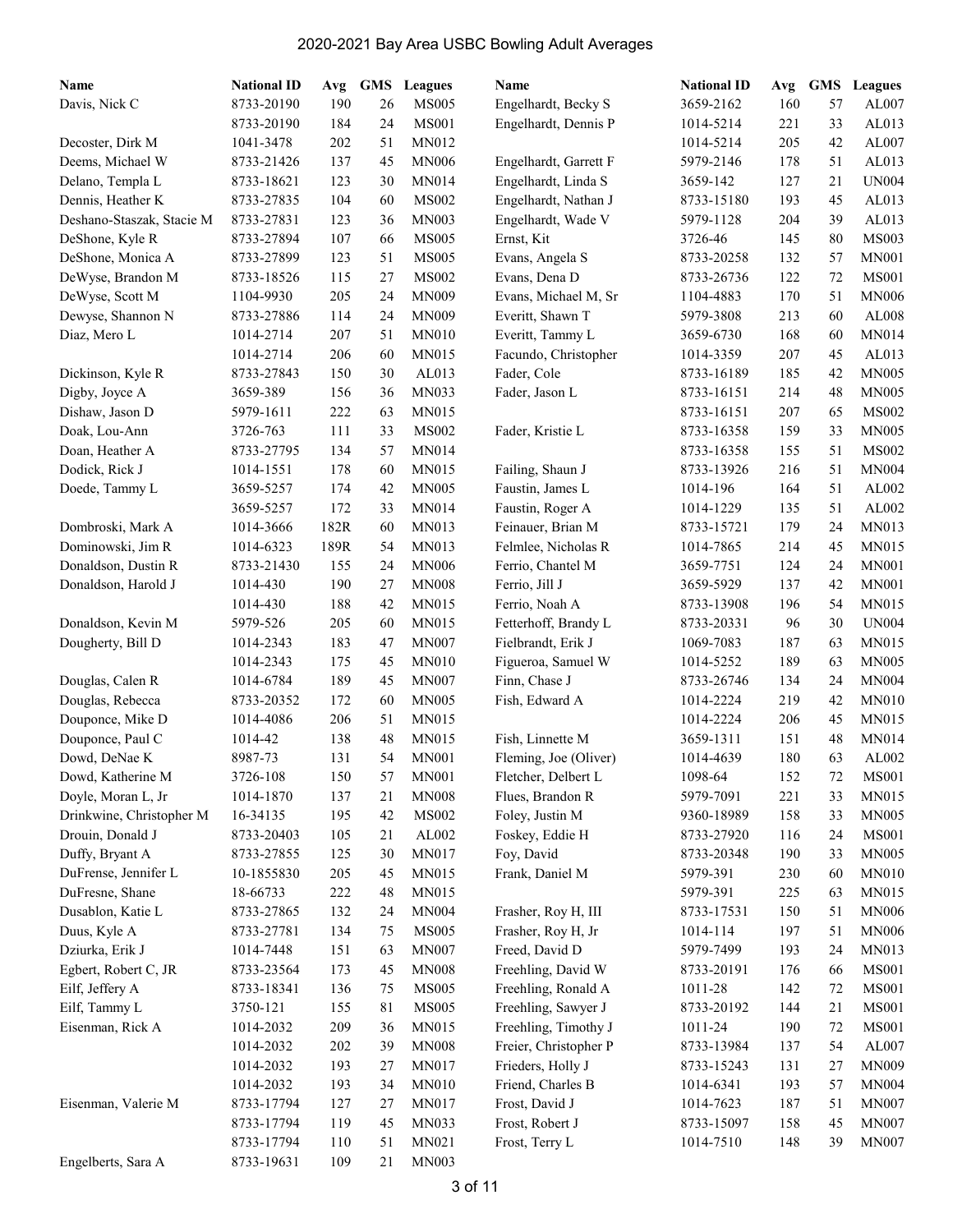| Name                   | <b>National ID</b>         | Avg  | GMS | Leagues      | Name                                       | <b>National ID</b>      | Avg  | <b>GMS</b> | Leagues        |
|------------------------|----------------------------|------|-----|--------------|--------------------------------------------|-------------------------|------|------------|----------------|
| Fryzel, Donald J       | 1098-167                   | 195  | 57  | <b>MS002</b> | Grandmaison, Jen L                         | 8733-17210              | 199  | 36         | <b>MN015</b>   |
| Fryzel, Tina M         | 3726-102                   | 198  | 60  | <b>MS002</b> |                                            | 8733-17210              | 198  | 45         | MN021          |
| Furtaw, Kenneth R      | 1014-1260                  | 164  | 63  | AL013        |                                            | 8733-17210              | 191  | 27         | MN017          |
| Gaertner, Cody W       | 5979-5344                  | 198  | 42  | <b>MS001</b> |                                            | 8733-17210              | 190  | 51         | <b>MN005</b>   |
| Gainforth, Kathy N     | 3659-7407                  | 120  | 21  | <b>UN004</b> | Grandmaison, Kyle B                        | 1014-3809               | 230  | 30         | MN017          |
| Gallaher, Zane         | 8733-15860                 | 176  | 39  | <b>MN006</b> |                                            | 1014-3809               | 218  | 39         | <b>MN005</b>   |
| Galonska, Josh(Slimmy) | 1098-66                    | 217  | 57  | <b>MS002</b> |                                            | 1014-3809               | 214  | 33         | MN015          |
| Garcia, Blanca         | 8733-18795                 | 131  | 24  | MN021        | Grandmaison, Thomas L                      | 1014-516                | 194  | 69         | <b>MN005</b>   |
|                        | 8733-18795                 | 131  | 30  | MN033        |                                            | 1014-516                | 192  | 30         | MN015          |
| Garcia, David          | 1014-7684                  | 182  | 27  | <b>MN010</b> | Green, April L                             | 8733-27900              | 93   | 21         | <b>WA003</b>   |
| Garcia, Frank          | 1014-2483                  | 169  | 27  | <b>MN010</b> | Green, David P                             | 1104-6029               | 215  | 51         | <b>MN010</b>   |
| Garcia, Jeff           | 1014-6212                  | 211  | 57  | <b>MN010</b> |                                            | 1104-6029               | 213  | 60         | <b>MN015</b>   |
| Garcia, Sulema R       | 3659-7463                  | 117  | 24  | MN021        | Green, Kevin                               | 1104-6054               | 221  | 66         | <b>MN015</b>   |
| Gary, Jorden C         | 5979-5027                  | 226  | 21  | MN015        |                                            | 1104-6054               | 219  | 57         | <b>MN010</b>   |
| Gauthier, Randy A      | 1014-1094                  | 207  | 48  | AL002        |                                            | 1104-6054               | 193  | 21         | WA003          |
|                        | 1014-1094                  | 201  | 57  | <b>MN008</b> | Greene, Joshua M                           | 1014-7098               | 189  | 48         | <b>MN005</b>   |
| Gawlik, Frank L        | 1011-174                   | 151  | 66  | <b>MS005</b> | Greenhoe, Ed T                             | 1014-2763               | 186  | 21         | MN015          |
| Gehlmann, Jennifer L   | 8381-882                   | 101  | 81  | <b>MS005</b> | Gremel, Katie                              | 8733-27750              | 124  | 21         | <b>UN004</b>   |
| Gehlmann, Raymond      | 1114-133                   | 165  | 65  | <b>MS002</b> | Grigg, Rodney R                            | 1014-2687               | 211  | 51         | MN015          |
|                        | 1114-133                   | 162  | 85  | <b>MS005</b> | Grisamar, Sharon R                         | 3716-5401               | 117  | 24         | MN033          |
| Gehoski, Lynn M        | 3659-4552                  | 133  | 21  | <b>MN014</b> | Grocholski, Spencer A                      | 9-7373                  | 215  | 51         | MN015          |
| Gellise, Cassandra M   | 8733-27856                 | 83   | 33  | <b>MN017</b> | Groulx, Michelle                           | 8733-19073              | 131  | 39         | <b>MS002</b>   |
| Gellise, Marc A        | 8733-27857                 | 151  | 33  | MN017        | Grove, Mark A                              | 1014-317                | 202  | 21         | <b>MN008</b>   |
| Gerard, Michael R, Sr  | 8733-14735                 | 178  | 57  | <b>MN008</b> | Grzegorczyk, Lisa M                        | 3659-3909               | 158  | 30         | <b>MN004</b>   |
|                        | 8733-14735                 | 173  | 60  | <b>MN010</b> |                                            | 3659-3909               | 157  | 21         | WA002          |
| Gerard, Mike R, Jr     | 1014-853                   | 225  | 39  | <b>MN010</b> | Grzegorczyk, Mark 5                        | 8733-27834              | 145  | 48         | <b>MN007</b>   |
| Gerken, Alan R         | 1014-7224                  | 206  | 60  | <b>MN005</b> | Guettler, Brian R                          | 1014-817                | 178  | 66         | AL008          |
| Gielda, Andrew G       | 1014-78                    | 212  | 51  | MN015        | Gutchak, Gerald J                          | 1014-1071               | 179  | 66         | <b>MS002</b>   |
| Gielda, Steven V       | 1014-2584                  | 228  | 54  | MN015        | Gutchak, Marilyn K                         | 3653-25                 | 140  | 87         | <b>MS003</b>   |
| Giffin, James W        | 1014-704                   | 188  | 43  | <b>MN005</b> | Guzdial, Al M                              | 1014-655                | 181  | 60         | <b>MS002</b>   |
| Giffin, Michael J      | 5979-396                   | 220  | 51  | <b>MN005</b> | Guzdzial, Paul R                           | 8733-16378              | 165  | 57         | <b>MN008</b>   |
| Gilbert, Melissa M     | 3659-7050                  | 170  | 51  | MN014        | Gwizdala, Andrew E                         | 1014-2581               | 224  | 50         | <b>MN007</b>   |
| Gilbert, Robert L, II  |                            | 158  | 24  | MN012        |                                            |                         | 219  | 36         | MN015          |
| Gilbert, Robert L, Sr  | 1014-1915                  | 149  | 51  | <b>MN008</b> |                                            | 1014-2581               | 173  | 39         | MN033          |
|                        | 1014-285                   | 141  | 39  | AL013        | Gwizdala, Jennifer J<br>Gwizdala, Ronald J | 3659-5466               | 177  | 24         | <b>MN007</b>   |
| Gillard, Greg J        | 1014-285                   |      |     |              |                                            | 1014-1809               |      |            |                |
|                        | 8568-370996<br>8568-370996 | 184  | 51  | <b>MN006</b> | Gwizdala, Ryan J                           | 1014-7884<br>8733-14554 | 178  | 45         | <b>MN007</b>   |
|                        |                            | 178R | 60  | MN013        | Hadaway, Diana L                           |                         | 140  | 41         | AL008<br>AL008 |
| Gillespie, Dan C       | 1014-433                   | 180  | 45  | <b>MN008</b> | Hadaway, James B                           | 8733-15274              | 160  | 63         |                |
| Gilliam, Alexander S   | 8733-17847                 | 159  | 42  | <b>MN006</b> | Hadd, Randy W                              | 20-18067                | 159  | 45         | <b>MN008</b>   |
| Gillman, Lisa A        | 8733-17477                 | 119  | 27  | <b>MN003</b> | Haga, Cathy L                              | 3659-4963               | 132  | 54         | MN014          |
| Glaza, Carl W          | 1014-1714                  | 192  | 51  | <b>MN008</b> | Haga, Justin G                             | 5979-2021               | 212  | 60         | <b>MN010</b>   |
|                        | 1014-1714                  | 180  | 21  | AL002        |                                            | 5979-2021               | 212  | 63         | MN015          |
| Goik, Logan M          | 8733-14899                 | 165  | 72  | AL007        | Haga, Nicholas W                           | 5979-3108               | 213  | 57         | <b>MN005</b>   |
| Gonzales, Joe A        | 8733-20297                 | 98   | 87  | <b>MS005</b> |                                            | 5979-3108               | 210  | 60         | <b>MN010</b>   |
| Goodchild, Amber       | 8733-22472                 | 111  | 21  | <b>UN004</b> | Halk, Bryce D                              | 5979-6369               | 194  | 60         | <b>MN010</b>   |
| Goodson, Bryan J, Sr   | 1093-1198                  | 185  | 72  | <b>MS001</b> | Halk, Spencer A                            | 8733-15873              | 188  | 33         | <b>MN010</b>   |
| Goodson, Bryan M, Jr   | 1011-378                   | 169  | 54  | <b>MS001</b> | Hamilton, Jennifer L                       | 8733-27786              | 113  | 84         | <b>MS005</b>   |
| Goodwin, Rick A        | 1081-378                   | 223  | 27  | MN009        | Hansen, Charles A                          | 1104-619                | 178  | 57         | <b>MN004</b>   |
| Goretski, Patrick G    | 8733-16458                 | 147  | 46  | MN007        | Harned, John K                             | 8733-19112              | 153  | 24         | MN009          |
| Gorm, Joshua A         | 1711-2568                  | 153  | 30  | MN015        | Harned, Julie A                            | 8733-19113              | 124  | 21         | MN009          |
| Gorney, Michael E      | 1014-113                   | 171  | 51  | <b>MN006</b> | Harris, Debbie L                           | 3659-964                | 163  | 66         | AL008          |
| Gorske, Diane M        | 11-538170                  | 155  | 48  | MN014        |                                            | 3659-964                | 160  | 21         | AL007          |
| Gorske, Don T          | 1098-67                    | 193  | 72  | <b>MS002</b> | Harrow, Nancy A                            | 3726-786                | 116  | 48         | <b>MN001</b>   |
| Gracey, Charlie E      | 1014-4408                  | 191  | 66  | MN015        | Hartman, Jeremy K                          | 8733-27782              | 201  | 78         | <b>MS005</b>   |
| Graham, Jason M        | 1098-239                   | 188  | 36  | $\rm MS002$  | Hausman, George S                          | 1014-705                | 148R | 33         | MN013          |
|                        | 1098-239                   | 183  | 45  | <b>MS001</b> |                                            |                         |      |            |                |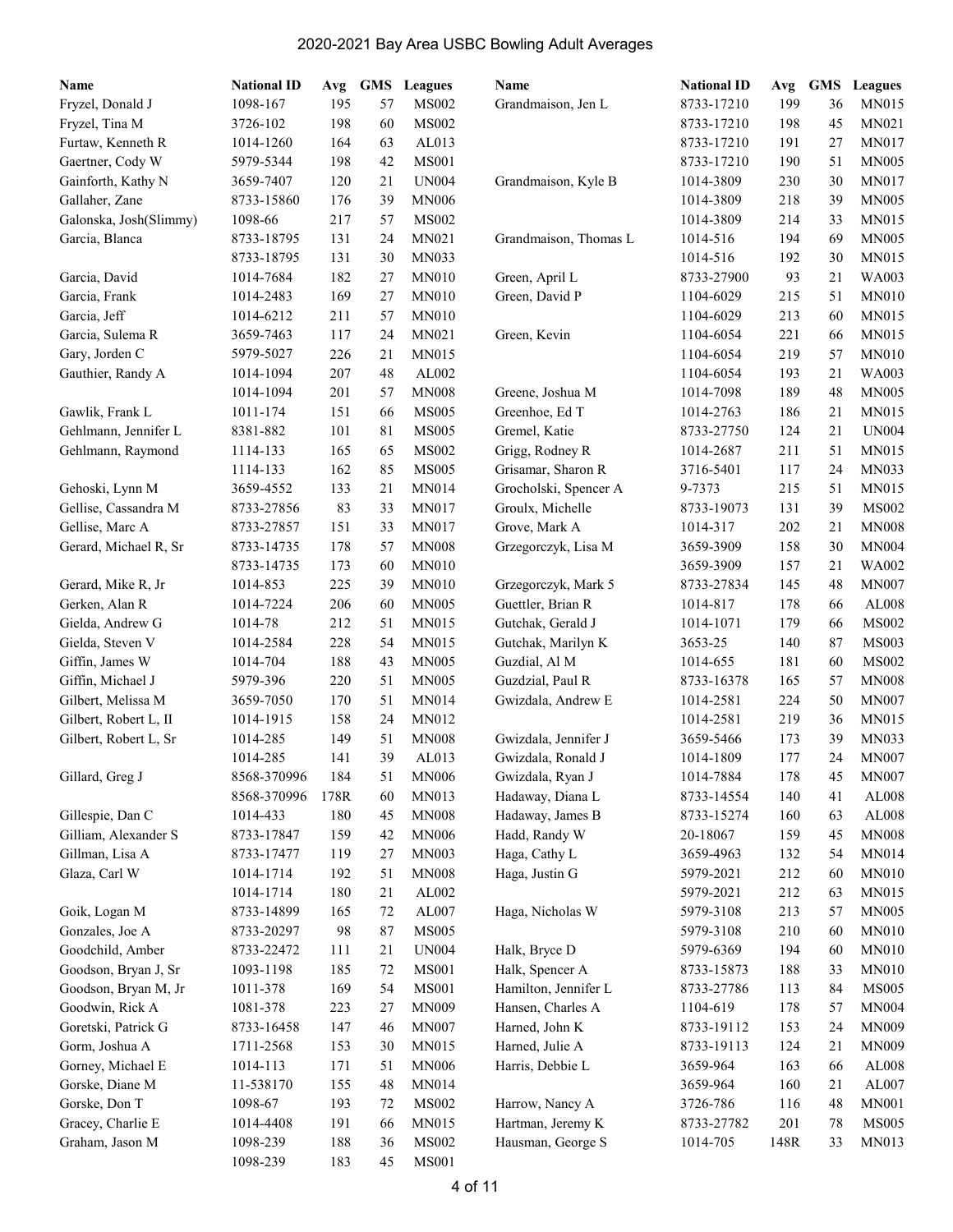| Name                     | <b>National ID</b>     | Avg  | <b>GMS</b> | <b>Leagues</b> | Name                  | <b>National ID</b>       |            | Avg GMS | <b>Leagues</b> |
|--------------------------|------------------------|------|------------|----------------|-----------------------|--------------------------|------------|---------|----------------|
| Haut, Darrin M           | 1014-1513              | 216  | 39         | <b>MN010</b>   | Jacobs, Kathy M       | 3659-1237                | 140R       | 54      | <b>MN022</b>   |
|                          | 1014-1513              | 207  | 21         | <b>MN007</b>   | Jakobi, Jean Anne     | 3659-1695                | 167        | 42      | MN021          |
| Havercamp, Josh J        | 8733-27861             | 118L | 45         | <b>MN022</b>   |                       | 3659-1695                | 157        | 48      | <b>MN003</b>   |
| Headings, Johnathon J    | 9360-16394             | 154  | 48         | <b>MN006</b>   | Jakobi, Keith A       | 1014-120                 | 188        | 27      | <b>MN006</b>   |
| Hebert, Craig S          | 8733-15824             | 163R | 60         | MN022          | Janiskee, Larry J     | 8733-16926               | 189        | 42      | <b>MN008</b>   |
| Hebert, Sara C           | 8733-27862             | 156R | 63         | <b>MN022</b>   |                       | 8733-16926               | 180        | 51      | AL002          |
| Heintskill, Joe R        | 8733-18695             | 213  | 51         | <b>MN015</b>   | Janner, Pete          | 1014-4130                | 217        | 63      | <b>MN015</b>   |
| Hellebuyck, William F    | 1014-2212              | 170  | 54         | AL002          | Jasman, Heather L     | 8733-19998               | 125        | 30      | <b>MN009</b>   |
| Hendricks, Kenneth H     | 1014-2241              | 160  | 48         | AL013          | Jasman, James L       | 1014-4464                | 195        | 30      | <b>MN009</b>   |
| Henry, Danielle E        | 8733-20345             | 124  | 81         | <b>MS005</b>   | Jaynes, Michael P     | 1014-758                 | 197        | 45      | <b>MN007</b>   |
| Herbolsheimer, David J   | 1014-7170              | 184  | 42         | <b>MN007</b>   | Jenkins, Carol L      | 8733-27796               | 114        | 48      | <b>MN033</b>   |
| Hess, Brenda K           | 3716-5376              | 146  | 54         | <b>MN014</b>   | Jenkins, Michelle M   | 8733-27829               | 98         | 60      | MN033          |
| Hewitt, Carol J          | 8381-934               | 123  | 60         | <b>MN033</b>   | Jenkins, Tanner M     | 7914-46250               | 178        | 84      | <b>MS005</b>   |
| Hidalgo, Frank F         | 8733-20182             | 109  | 51         | <b>MN004</b>   | Johnson, Lance L      | 8733-18157               | 137        | 42      | <b>MN006</b>   |
| Hidalgo, Rebecca R       | 8733-20183             | 137  | 51         | <b>MN004</b>   |                       | 8733-18157               | 135L       | 50      | MN013          |
| Hill, Roy                | 1104-7931              | 181  | 21         | <b>MN008</b>   | Johnstone, Joe J      | 8733-20059               | 193        | 84      | <b>MS005</b>   |
| Hillman, Chris J         | 1014-7983              | 202  | 33         | <b>MN015</b>   |                       | 8733-20059               | 192        | 72      | <b>MS001</b>   |
| Hitz, Timothy J          | 1104-2583              | 191  | 72         | <b>MS001</b>   | Johnstone, Nathan A   | 8733-27820               | 143        | 54      | <b>MS005</b>   |
| Hoffman, Adam M          | 5979-4589              | 220  | 54         | <b>MN005</b>   | Jones, Elizabeth A    | 3659-6249                | 192        | 33      | MN005          |
|                          |                        | 219  | 72         | <b>MS002</b>   |                       |                          |            | 27      | MN009          |
|                          | 5979-4589<br>5979-4588 | 193  | 72         | <b>MS002</b>   | Jones, Jill A         | 8733-15815<br>8733-14069 | 144<br>174 | 44      | <b>MN003</b>   |
| Hoffman, Cody L          | 3726-24                |      |            |                | Jones, Loryn M        |                          |            |         |                |
| Hoffman, Mary E          |                        | 157  | 33         | <b>MS002</b>   | Jones, Martin R       | 1014-83                  | 201        | 27      | <b>MN009</b>   |
| Hofmeister, Dale L, Jr   | 1014-1570              | 244  | 63         | AL013          |                       | 1014-83                  | 192        | 57      | MN015          |
|                          | 1014-1570              | 243  | 72         | AL007          | Kaczmarek, Jeffry A   | 8733-27784               | 124        | 33      | <b>MS005</b>   |
| Hofmeister, Lisa A       | 3659-444               | 186  | 66         | AL008          | Katt, Stephen D       | 1014-1973                | 190        | 42      | <b>MN015</b>   |
| Hollis, Robert W         | 1011-276               | 142  | 81         | <b>MS003</b>   | Kazmierski, Gregory B | 9241-10549               | 197        | 45      | <b>MN015</b>   |
| Hopkins, David P         | 1014-406               | 188  | 24         | <b>MN012</b>   | Kazmierski, William J | 1081-605                 | 218        | 48      | MN015          |
|                          | 1014-406               | 184  | 27         | AL002          | Keenan, Thomas G      | 1014-6296                | 206        | 48      | <b>MN015</b>   |
| Horner, Jacob L          | 5979-3888              | 172  | 45         | <b>MN004</b>   | Keenan, Thomas K, Jr  | 8733-15691               | 183        | 57      | MN015          |
| Houlihan, Pat C          | 1014-2593              | 165  | 30         | <b>MN015</b>   | Keith, Elaine J       | 8987-1206                | 129        | 57      | <b>MN001</b>   |
| Houthoofd, Jerome P      | 1014-604               | 169  | 60         | AL002          | Kelly, Roger A        | 1014-3527                | 195        | 63      | <b>MN007</b>   |
| Howard, Angela           | 8733-27822             | 115  | 30         | MN017          | Kendall, Gary J       | 1014-1179                | 186        | 48      | <b>MN008</b>   |
| Howard, Robert           | 8733-27823             | 141  | 30         | MN017          | Kennedy, Destiny      | 8733-15329               | 212        | 69      | MN033          |
| Hubble, Linda L          | 3745-1184              | 167  | 57         | <b>MN003</b>   |                       | 8733-15329               | 210R       | 57      | <b>MN022</b>   |
|                          | 3745-1184              | 166  | 51         | <b>MN021</b>   | Kennedy, Karen L      | 3659-3363                | 123        | 54      | MN033          |
| Huggard, Dale (DJ) A, Jr | 5979-664               | 218  | 30         | MN017          | Kennedy, Kim          | 3659-1133                | 146        | 54      | MN014          |
|                          | 5979-664               | 205  | 54         | MN005          | Kennedy, Stacy        | 5979-5170                | 158        | 42      | MN014          |
| Huggard, Marcia L        | 3659-2474              | 153  | 27         | MN017          | Kerkau, Aileen M      | 3659-5407                | 144        | 48      | <b>MN020</b>   |
| Hughes, Anthony J        | 8733-21407             | 200  | 63         | MN015          | Kerkau, Jack D        | 1014-267                 | 189        | 51      | AL002          |
| Humphreys, Cameron       | 17-61175               | 182  | 21         | <b>MN006</b>   |                       | 1014-267                 | 188        | 39      | <b>MN008</b>   |
| Hycki, Cindy L           | 3726-179               | 154  | 27         | <b>MN001</b>   |                       | 1014-267                 | 182R       | 21      | WA003          |
|                          | 3726-179               | 154  | 63         | <b>MS002</b>   | Kerkau, Mark R        | 1014-2125                | 184        | 58      | <b>MN005</b>   |
| Idzior, Mary             | 3726-393               | 153  | 27         | <b>MN001</b>   | Kernstock, Harvey H   | 1014-181                 | 153        | 54      | <b>MN012</b>   |
| Ireland, Elizabeth J     | 5986-54722             | 197  | 36         | MN015          | Kernstock, Kenneth R  | 1114-244                 | 180        | 36      | <b>MS001</b>   |
|                          | 5986-54722             | 193  | 33         | MN017          | Kernstock, Shena M    | 8733-27830               | 120        | 45      | MN033          |
| Irish, Dennis M          | 1014-1428              | 178  | 54         | MN012          | Kerr, Calvin J        | 5979-7450                | 214        | 57      | MN015          |
| Irish, Phillip M         | 1014-6326              | 218  | 42         | AL013          | Kessler, Wilma        | 3659-7520                | 129        | 21      | MN020          |
| Irving, Abigail          | 5979-5433              | 154  | 63         | MN021          | Keysor, Martin A      | 8733-18488               | 184        | 63      | MN005          |
| Irving, Lynne D          | 3659-2055              | 144  | 63         | AL013          | Kilgus, Reid M        | 8381-644                 | 189        | 75      | <b>MS005</b>   |
| Irving, Michael P        | 5979-1844              | 212  | 21         | MN015          | Killinger, Shelby     | 8733-27933               | 96         | 21      | WA002          |
| Jackson, Dan T           | 8733-14135             | 203  | 63         | MN015          | Kimball, Karl S       | 8733-19682               | 171R       | 39      | MN013          |
| Jackson, Lance           | 8733-15135             | 215  | 24         | MN012          | Kitson, Chad M        | 1104-7078                | 181        | 84      | <b>MS005</b>   |
| Jacobs, Garet L          | 8733-27748             | 174R | 60         | MN022          | Klopf, Bill C         | 8733-19389               | 201        | 27      | MN010          |
| Jacobs, Jeffery P        | 5979-403               | 234  | 30         | <b>MN010</b>   |                       | 8733-19389               | 191        | 51      | <b>MN004</b>   |
|                          | 5979-403               | 227  | 45         | MN015          | Klopf, Scott D        | 1014-6198                | 194        | 54      | <b>MN010</b>   |
|                          |                        |      |            |                |                       | 1014-6198                | 189        | 57      | MN004          |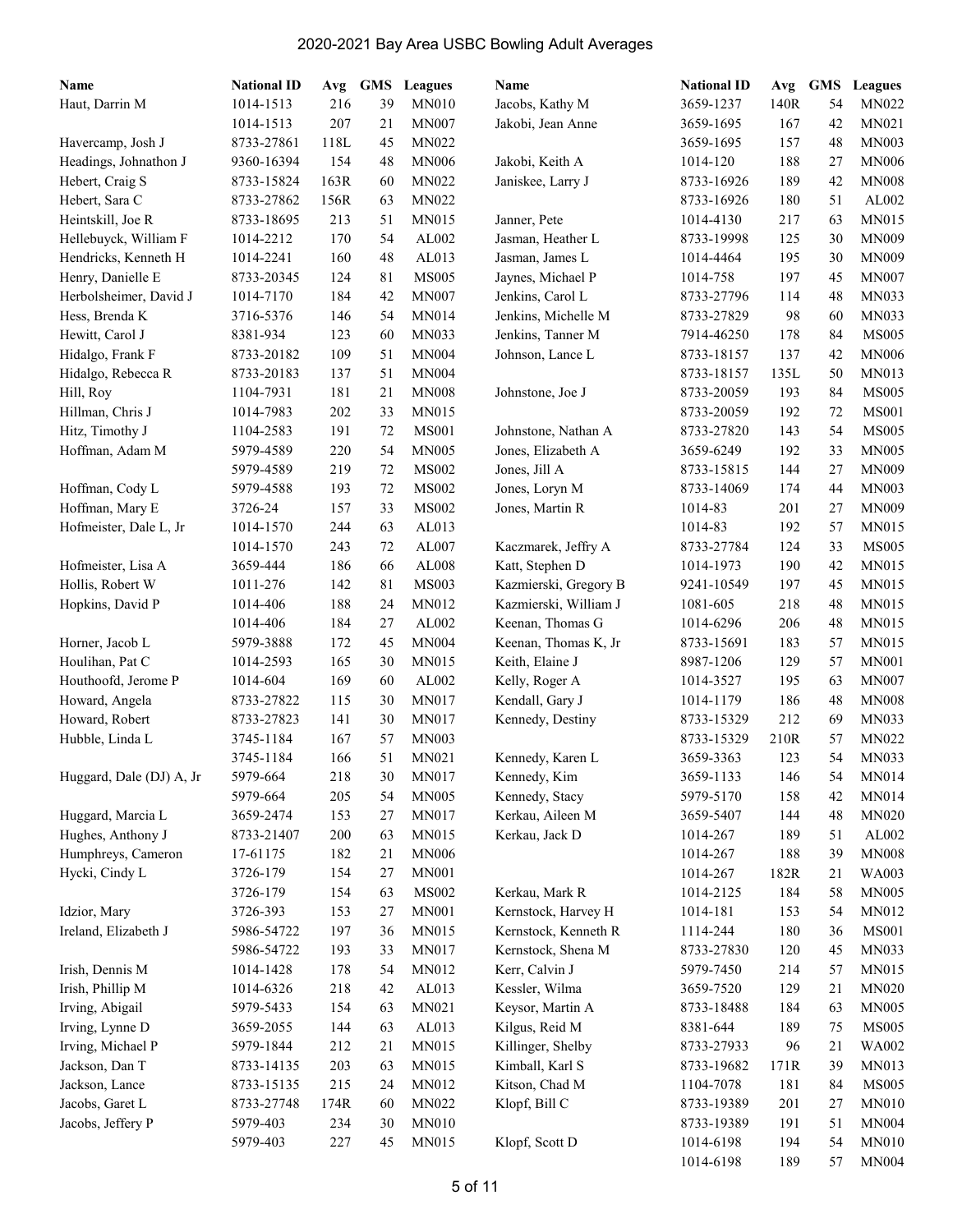| Name                        | <b>National ID</b> | Avg | <b>GMS</b> | <b>Leagues</b> | Name                       | <b>National ID</b> | Avg | <b>GMS</b> | <b>Leagues</b> |
|-----------------------------|--------------------|-----|------------|----------------|----------------------------|--------------------|-----|------------|----------------|
| Knapp, Jeffrey A            | 1014-6399          | 212 | 63         | <b>MN005</b>   | LaPan, Ed E                | 8381-1095          | 126 | 60         | <b>MS001</b>   |
| Konarzewski, Mary J         | 3659-4097          | 111 | 24         | WA002          |                            | 8381-1095          | 120 | 72         | <b>MS005</b>   |
| Konarzewski, Robert R       | 1014-4412          | 204 | 51         | MN015          | Laporte, Crystal L         | 8733-27836         | 81  | 27         | <b>MS002</b>   |
|                             | 1014-4412          | 197 | 24         | WA002          | LaPorte, Jon A, Jr         | 5979-6015          | 134 | 27         | <b>MS002</b>   |
| Korpal-Zins, Jereme M       | 11-538171          | 214 | 60         | <b>MN010</b>   | Laughton, Darin K          | 1104-8467          | 166 | 48         | <b>MN005</b>   |
| Kowalczyk, John M           | 8733-27806         | 130 | 30         | <b>MN017</b>   | Lauwers, Dianne S          | 3726-151           | 154 | 54         | <b>MS001</b>   |
| Kowalczyk, Michelle L       | 3659-2705          | 159 | 24         | MN021          | LaVigne, Amanda M          | 8733-14491         | 104 | 27         | <b>MN017</b>   |
| Kowalczyk, Stefanie A       | 8733-27807         | 121 | 30         | <b>MN017</b>   | LaVigne, Michael J         | 1014-6590          | 173 | 27         | <b>MN017</b>   |
| Kowalski, David V           | 1014-1064          | 220 | 54         | <b>MN008</b>   | Lavoie-Thompson, Shannon R | 8733-22468         | 130 | 21         | <b>WA002</b>   |
|                             | 1014-1064          | 201 | 48         | AL013          | Lawmaster, Christopher C   | 1014-6389          | 157 | 39         | AL013          |
| Krafft, Nathan              | 8733-26747         | 193 | 36         | <b>MN004</b>   | Leamon, MaDonna J          | 3653-37            | 165 | 48         | <b>MS001</b>   |
| Kraft-Strong, Bradley R     | 5979-3677          | 154 | 21         | MN017          |                            | 3653-37            | 163 | 66         | <b>MS003</b>   |
| Kramer, Tom J               | 5979-7327          | 185 | 51         | AL008          |                            | 3653-37            | 160 | 63         | <b>MS005</b>   |
| Kramer, Tyler J             | 1014-7997          | 205 | 57         | <b>MN015</b>   | Leamon, Shayne M           | 15-181591          | 200 | 57         | <b>MS001</b>   |
|                             | 1014-7997          | 204 | 27         | <b>MN007</b>   |                            | 15-181591          | 195 | 27         | <b>MS002</b>   |
| Kraska, Ronald C            | 1014-4410          | 208 | 45         | MN015          |                            | 15-181591          | 195 | 34         | <b>MS005</b>   |
| Krauss, Troy D              | 8733-14406         | 198 | 66         | <b>MN005</b>   | Lee, Andrew J              | 9345-3334          | 158 | 27         | <b>MS002</b>   |
| Kraynak, Carol K            | 3730-3564          | 119 | 42         | MN021          | Leen, Anne M               | 8733-22473         | 106 | 21         | <b>UN004</b>   |
| Kreh, Jordan P              | 9360-18210         | 171 | 66         | MN015          | Legner, Michael S          | 1014-5277          | 185 | 36         | AL013          |
| Krenz, Eric M               | 5979-2994          | 214 | 60         | AL013          | Legner, Steve J            | 5979-4986          | 186 | 36         | AL013          |
| Krueger, Gary L             | 8733-18993         | 184 | 42         | <b>MN004</b>   | Legut, Michael J           | 1014-8093          | 165 | 21         | AL008          |
| Krzysik, Jeffrey D          | 1014-4986          | 215 | 57         | MN015          | Leichty, Mindy M           | 8733-26749         | 108 | 51         | <b>MN004</b>   |
| Krzyzaniak, Joshua D        | 5979-5001          | 220 | 45         | MN015          | Leivo, Ronald W            | 8733-14175         | 186 | 33         | AL013          |
| Krzyzaniak, Mark E          | 1014-1798          | 173 | 39         | AL013          | LeMere, Mary H             | 3659-3850          | 187 | 51         | <b>MN014</b>   |
| Kuch, Tim                   | 5979-6979          | 212 | 60         | <b>MN010</b>   |                            | 3659-3850          | 187 | 63         | MN033          |
| Kukla, Dean J               | 1014-2171          | 192 | 21         | AL013          | Leppek, Gary E             | 1014-1037          | 198 | 45         | MN015          |
| Kurlinski, Erika K          | 11-464324          | 158 | 42         | MN022          | Leppek, Ryan M             | 1014-5278          | 203 | 21         | MN015          |
| Kurlinski, Richard (Dick) N | 1014-272           | 173 | 57         | AL002          | Lesniak, Ellen M           | 3726-973           | 130 | 24         | MN021          |
| Kussro, Judy I              | 3659-117           | 151 | 24         | MN033          | Lester, Archie A           | 8987-1200          | 157 | 51         | <b>MN006</b>   |
| Labean, Christopher T       | 8733-27759         | 112 | 24         | <b>WA002</b>   | Lewis, Jason J             | 1014-6453          | 195 | 27         | <b>MN009</b>   |
| LaBean, Laurie M            | 3659-985           | 181 | 63         | MN033          | Lewis, Kathy J             | 8733-14462         | 130 | 24         | <b>MN009</b>   |
|                             | 3659-985           | 180 | 51         | MN014          | Lewis, Kelsey A            | 9741-5584          | 125 | 63         | AL008          |
| Lafave, Landon T            | 19-47201           | 169 | 27         | <b>MS001</b>   | Lewis-Wozniak, Stacy A     | 5979-3786          | 143 | 45         | <b>MN004</b>   |
|                             | 19-47201           | 167 | 21         | <b>MS005</b>   | Lipp, Kyle R               | 6007-84            | 212 | 30         | MN015          |
| LaFond, Victoria M          | 3659-6297          | 127 | 24         | <b>MN004</b>   | Little, Terri S            | 9741-5665          | 97  | 54         | AL008          |
| Laleman, Bryan J            | 8733-15275         | 184 | 57         | AL008          | Lochinski, Marcia          | 3659-4019          | 146 | 43         | MN020          |
| Lamb, Dawn M                | 8733-20138         | 114 | 30         | MN009          | Lofton, Jerrad W           | 1014-5995          | 215 | 48         | <b>MN010</b>   |
| Lambert, Derek J            | 5979-5007          | 241 | 60         | MN010          |                            | 1014-5995          | 210 | 60         | MN015          |
|                             | 5979-5007          | 237 | 66         | MN015          | Long, Jack L               | 1011-435           | 140 | 25         | <b>MS003</b>   |
| Lambert, Mary J             | 3659-1637          | 177 | 30         | <b>MN009</b>   | Long, Jason W              | 1014-8095          | 181 | 33         | <b>MN007</b>   |
| Lambert, Steve D            | 1014-1869          | 208 | 48         | MN015          | Lopez, Juan N              | 1014-7584          | 200 | 27         | <b>MN010</b>   |
|                             | 1014-1869          | 198 | 30         | <b>MN009</b>   | Lopez, Lidia L             | 3659-7843          | 139 | 24         | MN021          |
| LaMont, Christian S         | 11-584282          | 203 | 21         | <b>MN010</b>   | Lopez, Nicole K            | 8733-21443         | 112 | 56         | MN021          |
|                             | 11-584282          | 194 | 63         | <b>MN005</b>   | Lopez, Robert P            | 8733-27878         | 149 | 27         | MN013          |
| LaMont, Jodi L              | 3659-1990          | 140 | 33         | <b>MN017</b>   | Lorenz, Greg C             | 1114-56            | 183 | 72         | <b>MS005</b>   |
| LaMont, Scott J             | 1014-2820          | 187 | 33         | MN017          | Lovay, Frank L             | 1014-7653          | 182 | 54         | MN005          |
|                             | 1014-2820          | 175 | 48         | MN005          | Luce, Elena V              | 8733-21434         | 144 | 42         | MN004          |
|                             | 1014-2820          | 171 | 36         | MN010          | Lutz, Nicolas M            | 8733-14189         | 224 | 45         | AL013          |
| Landon, Kyle J              | 8733-19418         | 169 | 21         | <b>MN006</b>   | Lutz, Terry J              | 1119-610           | 183 | 57         | AL013          |
| Landon, Rebecca             | 5979-7473          | 173 | 36         | <b>MN006</b>   | MacDonald, Scott M         | 1014-2057          | 173 | 63         | <b>MN007</b>   |
| Laney, Archie               | 1014-5392          | 171 | 45         | <b>MN008</b>   | Maciejewski, Brandon S     | 9360-16368         | 225 | 51         | <b>MN010</b>   |
| Laney, Michael E            | 1014-382           | 206 | 27         | <b>MN008</b>   |                            | 9360-16368         | 221 | 45         | MN015          |
|                             | 1014-382           | 206 | 63         | MN015          | Maciejewski, Jordan        | 5979-6368          | 177 | 33         | MN003          |
| Laney, Tim J                | 1014-8465          | 189 | 39         | MN015          | Maciejewski, Kathleen M    | 3730-9199          | 113 | 66         | MN021          |
| LaPan, Delbert, Sr          | 8381-1097          | 173 | 36         | <b>MS005</b>   | Madill, Eric K             | 8733-26751         | 147 | 30         | <b>MN004</b>   |
|                             | 8381-1097          | 169 | 66         | <b>MS001</b>   | Magryta, Terrance E        | 1014-617           | 173 | 51         | AL002          |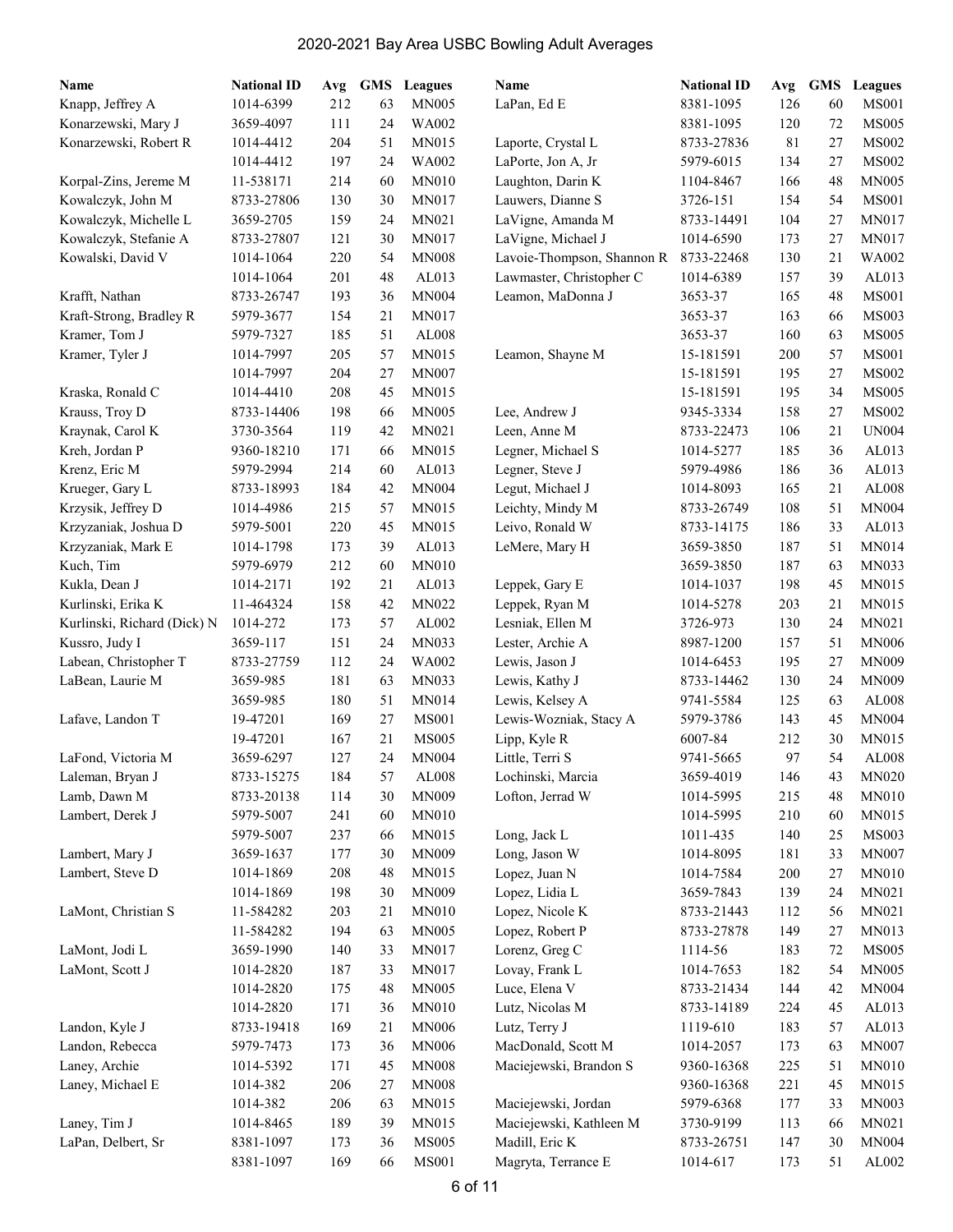| Name                                | <b>National ID</b> | Avg      | <b>GMS</b> | <b>Leagues</b> | Name                          | <b>National ID</b> | Avg  | <b>GMS</b> | Leagues      |
|-------------------------------------|--------------------|----------|------------|----------------|-------------------------------|--------------------|------|------------|--------------|
| Mahar, Joe                          | 8733-27760         | 143R     | 24         | WA002          | Melrose, Heather A            | 8428-915           | 124  | 72         | <b>MS005</b> |
| Mahoney, Timothy A                  | 1014-7833          | 217      | 45         | MN015          | Merkel, Patrick               | 8733-27888         | 123  | 21         | MN004        |
| Makovics, Cindy L                   | 8733-27875         | 97R      | 30         | WA003          | Metiva, Marlin J              | 1114-144           | 158  | 42         | <b>MS005</b> |
| Makovics, Dave B                    | 8733-27876         | 127R     | 30         | WA003          | Metzger, Gerald S             | 1014-263           | 168  | 45         | <b>MN007</b> |
| Makovics, Kenneth J                 | 8733-27852         | 146R     | 30         | WA003          |                               | 1014-263           | 163  | 33         | MN013        |
| Makovics, Marlene L                 | 8733-27877         | 110R     | 30         | WA003          | Metzler, Michael J, II        | 1014-8370          | 208  | 24         | MN015        |
| Malusi, Desmond                     | 11-131696          | 206      | 51         | <b>MN006</b>   | Meyer, Kristin                | 3659-6655          | 124  | 30         | MN014        |
| Malusi, John D                      | 1014-4810          | 184      | 30         | MN009          | Meyer, Michelle A             | 8733-21445         | 129  | 24         | WA002        |
|                                     | 1014-4810          | 179      | 51         | <b>MN006</b>   | Meyer, Rick J                 | 1014-7977          | 215  | 48         | MN015        |
| Manor, Kenneth                      | 1014-3157          | 173      | 42         | <b>MN008</b>   | Meylan, Robert T              | 8733-27761         | 127  | 21         | <b>WA002</b> |
| Manszewski, Sharon M                | 3726-972           | 152      | 24         | MN021          | Meylan, Tina M                | 3730-7626          | 164  | 21         | WA002        |
| Marchenka, Matthew                  | 8733-27931         | 124      | 21         | WA002          | Michalski, Dennis A           | 1014-2974          | 194  | 60         | MN010        |
| Martek, Evan C                      | 5979-6574          | 182R     | 63         | <b>MN013</b>   | Michalski, James M            | 5979-5697          | 232  | 27         | <b>MN006</b> |
| Martin, Kathy A                     | 3659-2207          | 109      | 39         | <b>MN033</b>   |                               | 5979-5697          | 229  | 48         | <b>MN010</b> |
| Martin, Michael J                   | 8381-870           | 151      | 75         | <b>MS005</b>   |                               | 5979-5697          | 217  | 45         | <b>MN015</b> |
| Masters, Richard A                  | 1014-3024          | 181      | 21         | AL002          | Michalski, Michelle S         | 3659-2218          | 182  | 56         | MN021        |
| Mata, Chon, Jr                      | 1014-6206          | 212      | 51         | MN015          | Michalski, Rebecca L          | 8733-19950         | 146  | 42         | <b>MN003</b> |
|                                     | 1014-6206          | 192      | 21         | WA002          | Mika, Karen M                 | 8733-15249         | 117  | 33         | <b>MN003</b> |
| Mata, Chon, Sr                      | 1014-859           | 169      | 24         | WA002          |                               | 8733-15249         | 114  | 21         | <b>MN009</b> |
|                                     | 1014-859           | 163      | 21         | <b>MN008</b>   | Mika, Michael G               | 8733-15250         | 146  | 21         | <b>MN009</b> |
| Mata, Eduardo C                     | 1014-2475          | 203      | 27         | MN015          | Miller, Brad A                | 1114-59            | 169  | 51         | <b>MS005</b> |
| Mata, Isabel                        | 3659-1542          | 150      | 24         | WA002          | Miller, Harold F, Jr          | 1014-6342          | 141R | 53         | <b>MN022</b> |
| Mata, Sally J                       | 3659-5873          | 114      | 21         | WA002          | Miller, Josh C                | 20-31944           | 121  | 63         | <b>MS005</b> |
| Matijega, Betta S                   | 3726-979           | 137      | 90         | <b>MS003</b>   | Miller, Kinsley A             | 8733-25662         | 107  | 36         | <b>MN001</b> |
| Matthew, Ashley A                   | 8733-16045         | 121      | 21         | <b>UN004</b>   | Miller, Lloyd L               | 9345-3901          | 135  | 69         | <b>MS001</b> |
| Matthews, James L, II               | 1014-8000          | 198      | 21         | <b>MN006</b>   | Miller, Mitchell R            | 1014-760           | 176  | 60         | <b>MN007</b> |
| Matthews, Mark E                    | 8733-20287         | 164      | 63         | <b>MN007</b>   | Miller, Tracy L               | 3745-2253          | 120  | 24         | <b>UN004</b> |
| Matuszewski, Troy                   | 1014-6321          | 179      | 21         | <b>MN015</b>   | Milliman, Dale A              | 1098-5             | 188  | 36         | <b>MS005</b> |
| Mauch, Karla G                      | 8733-27816         | 91       | 45         | <b>MN003</b>   |                               | 1098-5             | 183  | 51         | MN012        |
| Mausolf, Sara M                     | 8733-15775         | 156      | 48         | <b>MN003</b>   |                               | 1098-5             | 179  | 26         | <b>MS001</b> |
| McCabe, Bradley                     | 8733-27919         | 137      | 39         | <b>MS005</b>   |                               | 1098-5             | 177  | 51         | <b>MN008</b> |
| McCreery, Rebekah G                 | 8733-19446         | 118      | 24         | AL013          |                               | 1098-5             | 175  | 63         | <b>MS002</b> |
| McDonald, Tim S                     | 9514-2970          | 166      | 87         | <b>MS005</b>   | Milliman, Michael G           | 1098-123           | 207  | 68         | <b>MS002</b> |
| McDonnell, Patrick J                | 9241-8372          | 198      | 57         | MN015          |                               | 1098-123           | 203  | 58         | <b>MS001</b> |
| McFarland, Matthew K                | 1014-6023          | 205      | 30         | <b>MN009</b>   | Milliman, Sharon M            | 3726-48            | 142  | 39         | <b>MN001</b> |
|                                     | 1014-6023          | 195      | 45         | MN015          | Miner, Gary L                 | 1014-8424          | 180  | $30\,$     | MN005        |
| McFarland, Rodney K                 | 1014-81            | 169      | 54         | MN015          | Minton, Daisy                 | 8733-21417         | 124  | 21         | MN021        |
| McFarland, Tiffany M                | 3659-6937          | 136      | 30         | MN009          | Minton, Sara A                | 8733-27762         | 98R  | 21         | WA002        |
| McGinnis, Michael J                 | 2618-824           | 165      | 27         | AL002          | Moller, Helen M               | 300-63856          | 137  | 54         | <b>MN020</b> |
| McIntyre, Tonya L                   | 8733-19902         | 140      | 21         | MN014          | Monroe, Corey E               | 8733-27850         | 107  | 24         | <b>MN006</b> |
| McKenzie, William R                 | 1014-92            | 177      | 36         | MN007          | Montcalm, Craig S             | 1014-5013          | 185  | 48         | MN015        |
|                                     | 1014-92            | 173L     | 36         | MN013          | Montcalm, Lisa A              | 3659-4346          | 133  | 21         | MN014        |
| McMartin, Grant C                   | 20-2250            | 179      | 24         | WA002          | Monville, Jay M               | 1014-3230          | 165  | 57         | <b>MN007</b> |
|                                     | 20-2250            | 178      | 39         | <b>MS001</b>   | Monville, Timothy J           | 1014-2251          | 204  | 42         | <b>MN010</b> |
| McMullen, Bryan S                   | 1014-1571          | 181L     | 66         | MN022          |                               | 1014-2251          | 199  | 24         | <b>MN007</b> |
| McMullen, Howard (World) I 1014-300 |                    | 197      | 42         | <b>MN008</b>   | Moore, Aaron D                | 5979-6728          | 212  | 57         | <b>MN013</b> |
|                                     | 1014-300           | 184      | 63         | AL002          | Moreau, William J             | 1014-1633          | 202  | 45         | <b>MN006</b> |
| McMullen, Kevin J                   | 8733-20144         | 148      | 66         | MN022          | Moriarty, Corey W             | 1104-10009         | 162  | 27         | MN017        |
|                                     | 8733-20144         | 137      | 66         | AL002          | Moriarty, Misty S             | 8733-15887         | 131  | 27         | MN017        |
| McMullen, Sue A                     | 8733-20145         | 131R     | 54         | MN022          | Morrissey, Richard T          | 1014-4699          | 200  | 33         | AL013        |
| McQuarter, Glenn W, Sr              | 1014-1065          | 172      | 30         | MN009          | Mrozinski, Richard F          | 1014-2410          | 156  | 21         | <b>MN008</b> |
|                                     | 1014-1065          | 168      | 66         | <b>MS002</b>   | Mueller, Matt D               | 5979-189           | 228  | 39         | MN015        |
| McQuarter, Judy M                   | 3659-1948          | 166      | 48         | MN003          | Mueller, Scott D              | 1014-1511          | 174  | 51         | AL013        |
|                                     | 3659-1948          | 165      | 30         | MN009          | Mueller, Susan K              | 3659-6624          | 141R | 58         | MN022        |
|                                     | 3659-1948          | 161      | 66         | <b>MS002</b>   | Nalewyko, Hailey K            | 7914-46248         | 165  | 21         | <b>MN004</b> |
| McQuiston, Baily K                  | 8733-27863         | $\bf 87$ | 21         | MN022          | Nalewyko, Joseph (Joey) J, II | 11-255457          | 199  | 30         | <b>MN004</b> |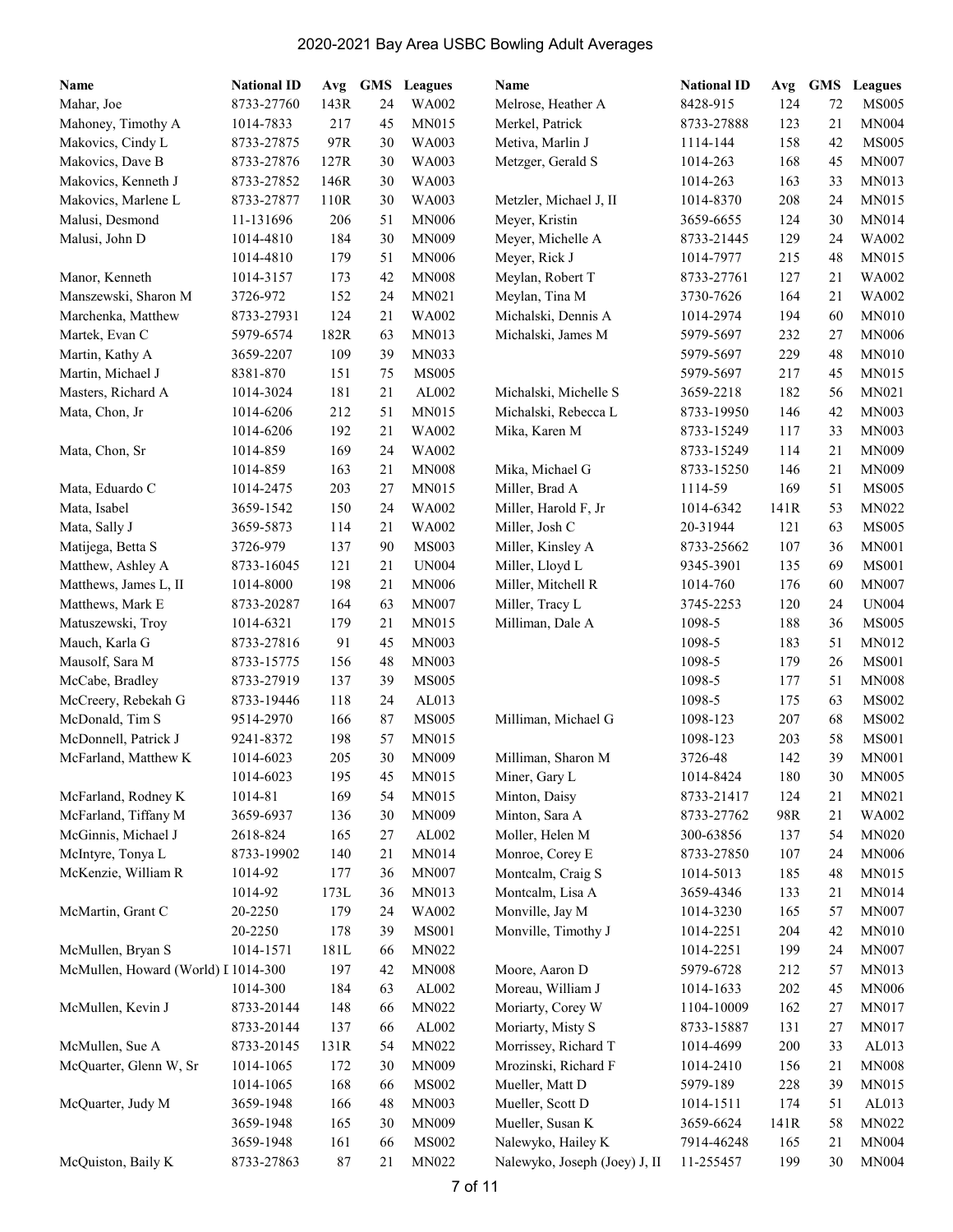| Name                  | <b>National ID</b> | Avg  | <b>GMS</b> | Leagues      | Name                      | <b>National ID</b> | Avg  | GMS | Leagues      |
|-----------------------|--------------------|------|------------|--------------|---------------------------|--------------------|------|-----|--------------|
| Nashatka, Alexis A    | 8733-27887         | 147  | 21         | <b>MS005</b> | Pijaszek, Mark A          | 1014-7602          | 187  | 39  | <b>MN010</b> |
|                       | 8733-27887         | 140  | 36         | <b>MS001</b> | Pike, Andrew D            | 5979-860           | 184  | 24  | AL013        |
|                       | 8733-27887         | 133  | 51         | <b>MS003</b> | Piorkowski, Anthony D, Jr | 1014-6154          | 181  | 21  | MN017        |
| Neal, James R         | 1014-280           | 207  | 60         | AL002        | Piorkowski, Eric          | 8733-19279         | 186  | 45  | <b>MN007</b> |
| Neering, Kyle T       | 5979-5732          | 200  | 69         | AL007        | Piorkowski, Jennifer M    | 3659-6112          | 154  | 27  | MN017        |
| Neering, Thomas W, Jr | 1014-1932          | 187  | 66         | AL007        | Pockrandt, Eric J         | 1014-4372          | 192  | 33  | MN013        |
| Neering, William E    | 1014-2657          | 166  | 63         | AL002        |                           | 1014-4372          | 191  | 21  | <b>MN006</b> |
| Neveau, Laren L       | 1014-6872          | 139  | 27         | <b>MN009</b> | Pockrandt, Robert J       | 1011-44            | 166  | 45  | <b>MS001</b> |
| Neveau, Nicole L      | 8733-14563         | 125  | 27         | <b>MN009</b> | Podleski, Randall G       | 1014-303           | 197  | 57  | AL002        |
| Newman, Kyle K        | 9241-8671          | 174  | 36         | <b>MN005</b> |                           | 1014-303           | 195  | 39  | <b>MN008</b> |
| Nichols, Nancy J      | 3726-99            | 140  | 54         | <b>MN001</b> | Poe, Collin J             | 9345-3706          | 209  | 48  | <b>MS002</b> |
|                       | 3726-99            | 134  | 66         | <b>MS002</b> |                           | 9345-3706          | 206  | 72  | <b>MS001</b> |
| Niemiec, Jonathan C   | 5979-6765          | 222  | 60         | MN015        | Pomeroy, Jeremy E         | 1041-5477          | 177  | 21  | WA002        |
| Nievierowski, Jeff A  | 1014-7947          | 176  | 42         | MN015        | Pratt, Meagyn L           | 8733-25661         | 99   | 42  | <b>MN001</b> |
| Noffsinger, Renee S   | 3750-341           | 147  | 96         | <b>MS003</b> | Presley, Aaron J          | 8733-14052         | 191  | 60  | <b>MN007</b> |
| Noonan, Shawn T       | 8733-21453         | 114  | 69         | AL007        | Prokopenko, Ronald S      | 1014-2005          | 179  | 33  | AL002        |
| Noxon, Mark W         | 1014-8514          | 190  | 48         | MN015        | Prokopenko, Sally         | 8733-20334         | 119  | 24  | <b>UN004</b> |
| Odell, Crystal        | 8733-27837         | 96   | 60         | <b>MS002</b> | Pudvan, Blair R           | 5979-5177          | 199  | 57  | MN015        |
| Oesterle, Will E      | 8733-23566         | 152  | 33         | MN017        | Pudvan, Jerry F, Sr       | 1014-1294          | 185  | 33  | MN015        |
| Olenick, Eric J       | 5979-5029          | 203  | 51         | <b>MN010</b> | Putnam, Diane             | 3659-919           | 135  | 27  | <b>MN009</b> |
| O'Neil, Amy S         | 18-69818           | 128  | 33         | <b>MN017</b> | Putnam, Richard A         | 1014-2331          | 207  | 28  | <b>MN009</b> |
| O'Neil, Pat J         | 8733-23570         | 143  | 33         | <b>MN017</b> | Puvalowski, Brian V       | 1119-225           | 209  | 21  | MN015        |
| Ora, Brian            | 8733-21459         | 164  | 57         | AL013        | Randall, Allison J        | 9345-4153          | 114  | 72  | <b>MS001</b> |
| Osterhout, Ann M      | 9360-15149         | 128  | 63         | MN014        | Randall, Kimberly K       | 3716-4875          | 152  | 36  | <b>MN003</b> |
| Ouellette, Alex R     | 5979-5247          | 236  | 33         | <b>MN017</b> |                           | 3716-4875          | 147  | 27  | <b>MN009</b> |
|                       | 5979-5247          | 228  | 66         | <b>MN015</b> | Rasmer, Thomas S          | 1014-274           | 169  | 57  | AL013        |
| Ouellette, Danielle M | 5979-7489          | 89   | 30         | MN017        | Rasmus, Roy W             | 1014-1722          | 202  | 39  | <b>MN008</b> |
| Ouellette, Mark B     | 1014-142           | 207  | 33         | <b>MN005</b> |                           | 1014-1722          | 185  | 57  | AL002        |
|                       | 1014-142           | 199  | 60         | MN015        | Ratti, Daniel G           | 8733-27767         | 121  | 42  | <b>MS001</b> |
| Owczarzak, Tom V      | 8733-26669         | 156  | 48         | <b>MN008</b> |                           | 8733-27767         | 114  | 23  | WA002        |
| Panzner, Andrea N     | 8733-20146         | 128R | 60         | <b>MN022</b> | Raymond, Kati-Lyn         | 8733-27897         | 126  | 48  | MN021        |
| Parker, John L        | 1014-712           | 150  | 45         | AL013        | Reder, Christine A        | 3745-2258          | 114  | 27  | <b>UN004</b> |
| Parks, Robert J       | 1104-3015          | 176  | 60         | MN013        | Reed, James C, Jr         | 8733-27904         | 167  | 36  | AL013        |
|                       | 1104-3015          | 173  | 57         | <b>MN007</b> | Rehmus, Thomas R          | 1014-641           | 172  | 36  | <b>MN008</b> |
| Parrish, Jessica L    | 3743-1261          | 121  | 21         | <b>UN004</b> |                           | 1014-641           | 164  | 45  | AL013        |
| Patteen, Sandy        | 3659-2238          | 123  | 24         | MN033        | Reinbold, Justin P        | 8733-27866         | 171  | 39  | <b>MN004</b> |
| Patterson, Kyle S     | 8733-15663         | 168  | 33         | AL013        | Reinke, Judith            | 3659-200           | 117  | 57  | <b>MN001</b> |
| Pawlaczyk, Luke A     | 8733-27844         | 148  | 51         | AL013        | Revord, Kelly T           | 8733-20140         | 126  | 27  | MN009        |
| Pawlak, Todd M        | 1014-2322          | 222  | 60         | MN015        | Revord, Roger P           | 1114-121           | 176  | 39  | <b>MS002</b> |
|                       | 1014-2322          | 216  | 54         | AL013        | Rex, Katie M              | 5979-4566          | 165  | 30  | <b>MN001</b> |
| Payne, Patrick G      | 1014-7055          | 166  | 53         | <b>MS001</b> | Ribble, Rose              | 3659-2213          | 123R | 36  | <b>MN022</b> |
| Pedit, Arden C        | 1121-2405          | 160  | 56         | MN013        | Richard, Paul A           | 1104-3620          | 231  | 39  | <b>MN005</b> |
| Pekovsky, Patrick M   | 1098-592           | 178  | 54         | <b>MS002</b> |                           | 1104-3620          | 218  | 60  | MN015        |
| Peppel, Pamela M      | 8733-20301         | 173  | 87         | <b>MS005</b> | Riever, Ron R             | 1014-3531          | 167  | 36  | MN007        |
| Perez, Michael J, Jr  | 5979-6685          | 207R | 66         | MN022        | Ritter, Dan R             | 8733-21416         | 194  | 21  | MN015        |
| Perez, Michael J, Sr  | 1014-5334          | 159  | 54         | <b>MN005</b> | Rivard, Zachary J         | 8733-16424         | 194  | 48  | MN015        |
|                       | 1014-5334          | 154R | 60         | <b>MN022</b> | Rivet, Kala M             | 5979-7230          | 145  | 24  | WA002        |
| Perkins, Donald K, Sr | 1014-2911          | 171  | 60         | MN013        | Robinson, Julie A         | 8733-18225         | 145  | 36  | <b>MN003</b> |
| Perretti, Vincent E   | 9038-20972         | 211  | 57         | <b>MN010</b> | Robinson, Mina A          | 8733-18687         | 150  | 60  | MN021        |
| Petrowski, Floyd H    | 1014-935           | 156  | 51         | MN012        | Rocque, Dale A            | 8733-27898         | 138  | 45  | <b>MS005</b> |
|                       | 1014-935           | 155  | 54         | <b>MN008</b> | Rodriguiez, Samuel R      | 8733-27838         | 120  | 60  | <b>MS002</b> |
| Pflueger, John P      | 1014-98            | 210  | 48         | MN015        | Roe, Steve S              | 1014-2953          | 212  | 54  | MN012        |
| Pieniozek, Chris J    | 9345-3920          | 173  | 21         | <b>MS003</b> | Roemer, Essa M            | 3659-1080          | 170  | 54  | MN014        |
| Pijaszek, Benjamin M  | 5979-6543          | 181  | 54         | <b>MN010</b> | Rogers, Robert E          | 1121-1615          | 163  | 48  | <b>MN008</b> |
|                       | 5979-6543          | 175  | 57         | <b>MN015</b> | Rondeau, Brandy J         | 3659-7184          | 161  | 48  | <b>MN014</b> |
| Pijaszek, Lisa L      | 3659-7339          | 170  | 51         | MN021        | Rondo, Dale R             | 1081-2544          | 134  | 30  | AL008        |
|                       |                    |      |            |              |                           |                    |      |     |              |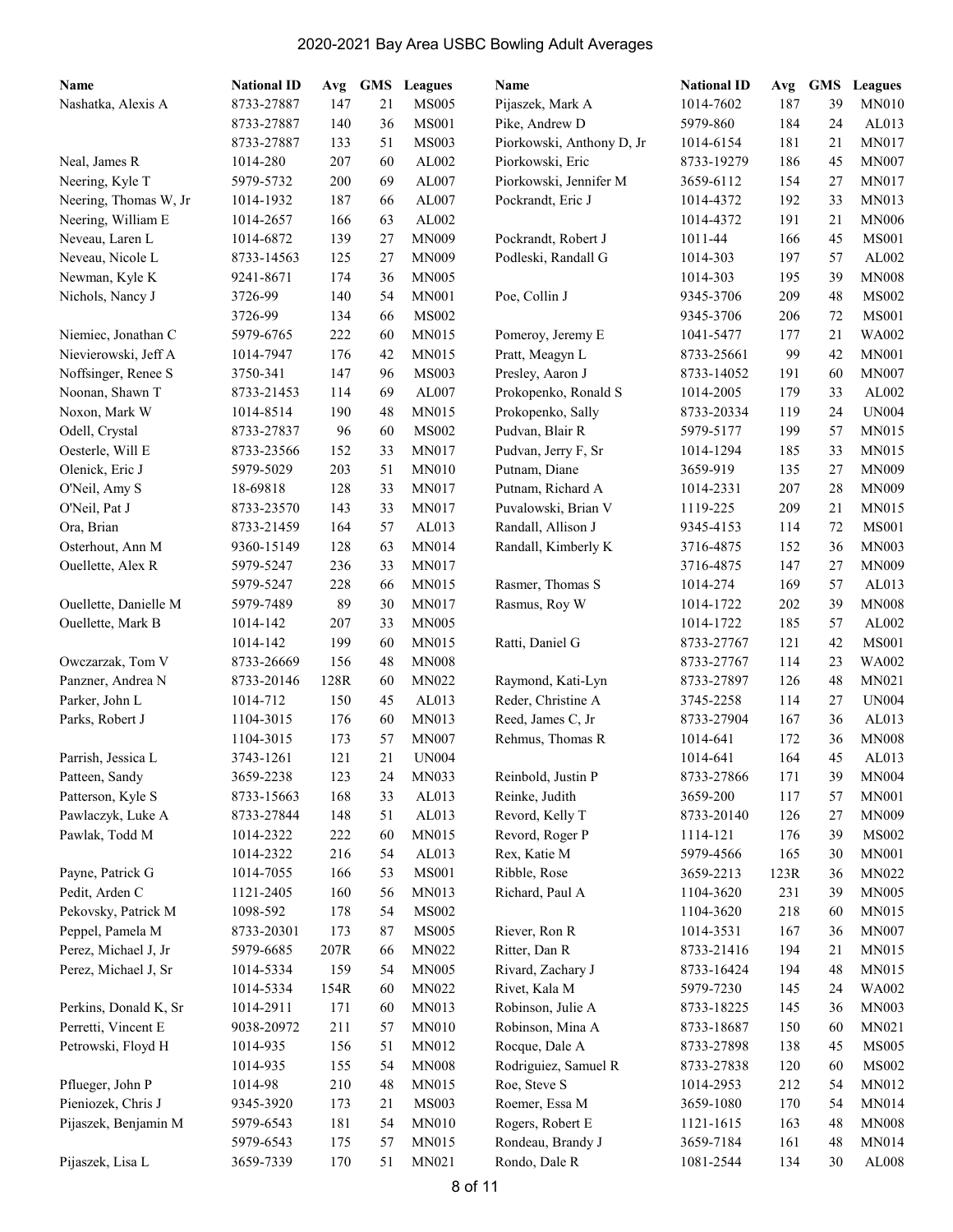| Name                  | <b>National ID</b> | Avg  | <b>GMS</b> | <b>Leagues</b> | Name                 | <b>National ID</b> | Avg  | <b>GMS</b> | Leagues       |
|-----------------------|--------------------|------|------------|----------------|----------------------|--------------------|------|------------|---------------|
| Rosebrugh, Ty W       | 8381-1195          | 209  | 51         | <b>MS005</b>   | Schram, Lisa A       | 3659-1995          | 148  | 21         | <b>MN009</b>  |
|                       | 8381-1195          | 201  | 42         | <b>MS002</b>   |                      | 3659-1995          | 147  | 24         | MN021         |
|                       | 8381-1195          | 198  | 47         | <b>MS001</b>   | Schuch, Russell E    | 629-6648           | 182  | 45         | <b>MN008</b>  |
| Rosebush, Cheryl L    | 8733-17770         | 131R | 57         | MN022          |                      | 629-6648           | 180  | 63         | AL002         |
| Rosenbrock, Eileen R  | 3726-195           | 162  | 51         | <b>MN001</b>   |                      | 629-6648           | 179  | 42         | <b>MN007</b>  |
| Rosenbrock, Jordan J  | 5979-6000          | 175  | 63         | <b>MS001</b>   | Schuiling, April M   | 3727-18783         | 157  | 54         | <b>MN014</b>  |
| Roth, Lawrence S      | 1014-6707          | 184  | 36         | <b>MN006</b>   | Schultz, Kevin J     | 8733-26731         | 169  | 57         | AL013         |
| Roupe, Christopher M  | 1014-7057          | 175  | 42         | <b>MN015</b>   | Schultz, Melissa M   | 8733-20205         | 146  | 57         | AL008         |
|                       | 1014-7057          | 171  | 54         | <b>MN005</b>   | Schultz, Michael T   | 1014-2257          | 215  | 27         | MN017         |
| Roupe, David A        | 1014-6379          | 230  | 48         | <b>MS001</b>   | Schultz, Rebecca     | 3659-1794          | 171  | 24         | <b>MN017</b>  |
| Rousseau, Matt        | 21-499             | 196  | 33         | <b>MN015</b>   | Schulz, Gary P       | 1014-1886          | 171  | 45         | <b>MN007</b>  |
| Roznowski, Joseph W   | 1014-970           | 206  | 48         | <b>MN008</b>   | Schutte, Kimberly L  | 8733-18549         | 120  | 24         | <b>MS002</b>  |
|                       | 1014-970           | 202  | 60         | <b>MN010</b>   | Schwab, Eric W       | 1014-4128          | 213  | 57         | MN015         |
| Roznowski, Ryan J     | 1014-8513          | 220L | 60         | MN022          |                      | 1014-4128          | 207  | 54         | <b>MN010</b>  |
|                       | 1014-8513          | 217  | 51         | <b>MN010</b>   | Schwall, Nick R      | 1014-6747          | 179  | 45         | MN015         |
| Ruddy, Brent D        | 9360-25150         | 178  | 30         | MN015          | Schwarz, Melissa C   | 5979-5903          | 195  | 66         | MN033         |
| Rudrow, Sharon M      | 3716-4442          | 139  | 45         | <b>MN014</b>   | Sepos, Chad A        | 8733-17172         | 159  | 27         | <b>MN009</b>  |
| Rupp, Evan C          | 5979-6076          | 159  | 54         | <b>MN013</b>   | Sepos, Rhonda R      | 8733-17173         | 118  | 24         | <b>MN009</b>  |
| Russell, Dustin T     | 8733-19388         | 169  | 42         | <b>MN015</b>   | Sequin, Jared L      | 7914-46585         | 130  | 33         | <b>MN017</b>  |
| Rynerson, Pamela L    | 3659-5670          | 105  | 54         | <b>MN014</b>   | Sequin, Louis D      | 8733-19444         | 184  | 21         | <b>MN006</b>  |
| Sabourin, Aaron L     | 1014-4863          | 205  | 45         | <b>MN013</b>   | Setlak, Kayla B      | 8733-27832         | 122  | 57         | <b>MN003</b>  |
|                       | 1014-4863          | 203  | 42         | <b>MN005</b>   | Sexton, Leonard D    | 1114-313           | 154  | 69         | <b>MS001</b>  |
| Sabourin, Brian E     | 1014-1129          | 173  | 48         | <b>MN005</b>   | Sharp, Kerry M       | 1014-782           | 199  | 51         | MN012         |
| Sabourin, Michele M   | 3659-4158          | 146  | 51         | MN014          |                      | 1014-782           | 197  | 42         | <b>MN008</b>  |
| Sabourin, Terrance G  | 1014-1284          | 211  | 51         | <b>MN005</b>   | Sharrard, Derek J    | 8733-20186         | 178  | 57         | AL013         |
|                       | 1014-1284          | 203  | 60         | <b>MN015</b>   | Sharrow, Brett W     | 8733-27746         | 149R | 27         | MN022         |
| Samborn, Colton S     | 8733-18696         | 150  | 60         | <b>MN015</b>   | Sheehan, Dale W      | 5979-7             | 211  | 57         | <b>MN010</b>  |
|                       | 8733-18696         | 146  | 54         | <b>MN013</b>   |                      | 5979-7             | 206  | 54         | <b>MN005</b>  |
| Samborn, Ed           | 8733-22460         | 157  | 30         | <b>MN008</b>   | Sheehan, Judith E    | 3746-445           | 145  | 48         | <b>MN003</b>  |
| Samborn, Jason        | 8733-19888         | 148R | 24         | <b>MN013</b>   | Sheehan, Lisa A      | 8733-15261         | 146  | 54         | MN021         |
| Samborn, Michael J    | 1014-5641          | 161  | 42         | <b>MN013</b>   | Sherman, Ron R       | 1014-3726          | 173  | 51         | MN013         |
|                       | 1014-5641          | 161  | 60         | MN015          | Shimel, Adam P       | 8733-27846         | 149  | 21         | AL013         |
| Samolewski, Daniel C  | 1014-357           | 185  | 45         | <b>MN010</b>   | Shimel, Riley D      | 8733-22446         | 177  | 21         | AL013         |
| Samolewski, Terry S   | 1014-7827          | 164  | 42         | AL002          | Shorkey, Kyle        | 8733-15866         | 205  | 48         | <b>MN006</b>  |
| Sampier, Daryl L      | 1014-3204          | 180  | 54         | <b>MN007</b>   | Shue, Dawn C         | 3750-157           | 164  | 45         | <b>MS002</b>  |
| Samyn, Jeremy R       | 1014-5514          | 208  | 33         | MN015          | Shuler, Joseph R     | 1081-783           | 203  | 63         | MN015         |
| Sanch, Robert J, III  | 11-671374          | 227  | 51         | <b>MS002</b>   | Siegrist, Judy A     | 8733-19440         | 127  | 36         | <b>MS003</b>  |
|                       | 11-671374          | 226  | 36         | MN015          |                      | 8733-19440         | 126  | 33         | <b>MS002</b>  |
| Sattler, Beth A       | 8733-13840         | 114  | 66         | MN021          | Simrau, Barbara G    | 3678-9252          | 124  | 33         | MN022         |
| Sattler, Louanne R    | 8733-14458         | 119  | 66         | MN021          | Siniff, Joseph E, Sr | 1014-1183          | 187  | 45         | <b>MN008</b>  |
| Sauer, Florence M     | 8733-19848         | 140  | 54         | <b>MN020</b>   |                      | 1014-1183          | 187  | 57         | $M N 0 10$    |
| Sauve, Garrett J      | 8733-27867         | 132  | 24         | <b>MN004</b>   |                      | 1014-1183          | 177  | 30         | MN017         |
| Saylor, Kimberley A   | 8733-27845         | 87   | 24         | AL013          | Siniff, Mary Ann     | 3659-242           | 140  | 30         | MN017         |
| Saylor, Michael D     | 8733-20185         | 146  | 54         | AL013          |                      | 3659-242           | 136  | 54         | <b>MN001</b>  |
| Schabel, Lois E       | 8733-18533         | 127  | 72         | $AL007$        | Sizick, Brian J      | 1014-1779          | 227  | $42\,$     | MN015         |
| Scheffler, Devin E    | 11-261080          | 204  | 48         | MN015          | Skacal, Peter        | 8733-23677         | 221  | 39         | <b>MS002</b>  |
| Schemanski, Barbara L | 3726-224           | 119  | 51         | <b>MN001</b>   | Skaggs, Jennifer A   | 5979-4500          | 203  | 36         | MN005         |
| Scherzer, Brandi R    | 8733-18480         | 135  | 78         | MS003          | Skibinski, Ricky A   | 1014-306           | 219  | 63         | AL002         |
| Scheuerlein, Dan L    | 1014-1005          | 188  | 21         | <b>MN008</b>   | Skowronski, Kyle C   | 8733-15487         | 174  | 63         | MN015         |
|                       | 1014-1005          | 179  | 33         | AL002          |                      | 8733-15487         | 173  | 57         | MN013         |
| Schlaud, Dallas L     | 8381-710           | 185  | 24         | <b>MS005</b>   | Skutt, Garrick L     | 8733-17748         | 204  | 42         | AL013         |
| Schlicker, Cole C     | 8987-1224          | 198  | 54         | MN015          | Slack, Peter J       | 1063-21476         | 197  | 66         | AL008         |
| Schlosser, Paulette M | 8733-19992         | 128  | 57         | MN003          | Smith, Alex          | 8733-26752         | 131  | 27         | <b>MN004</b>  |
| Schmidt, Peter L      | 1014-1217          | 181  | 57         | <b>MN007</b>   | Sobczak, Ronald E    | 1014-394           | 162  | 51         | ${\rm AL}002$ |
| Schmidt, Quinn M      | 8733-20289         | 122  | 24         | <b>MN007</b>   | Socier, Deborah      | 8381-592           | 138  | 42         | MN021         |
|                       |                    |      |            |                | Spegel, Tyler J      | 8733-27841         | 124  | 57         | AL007         |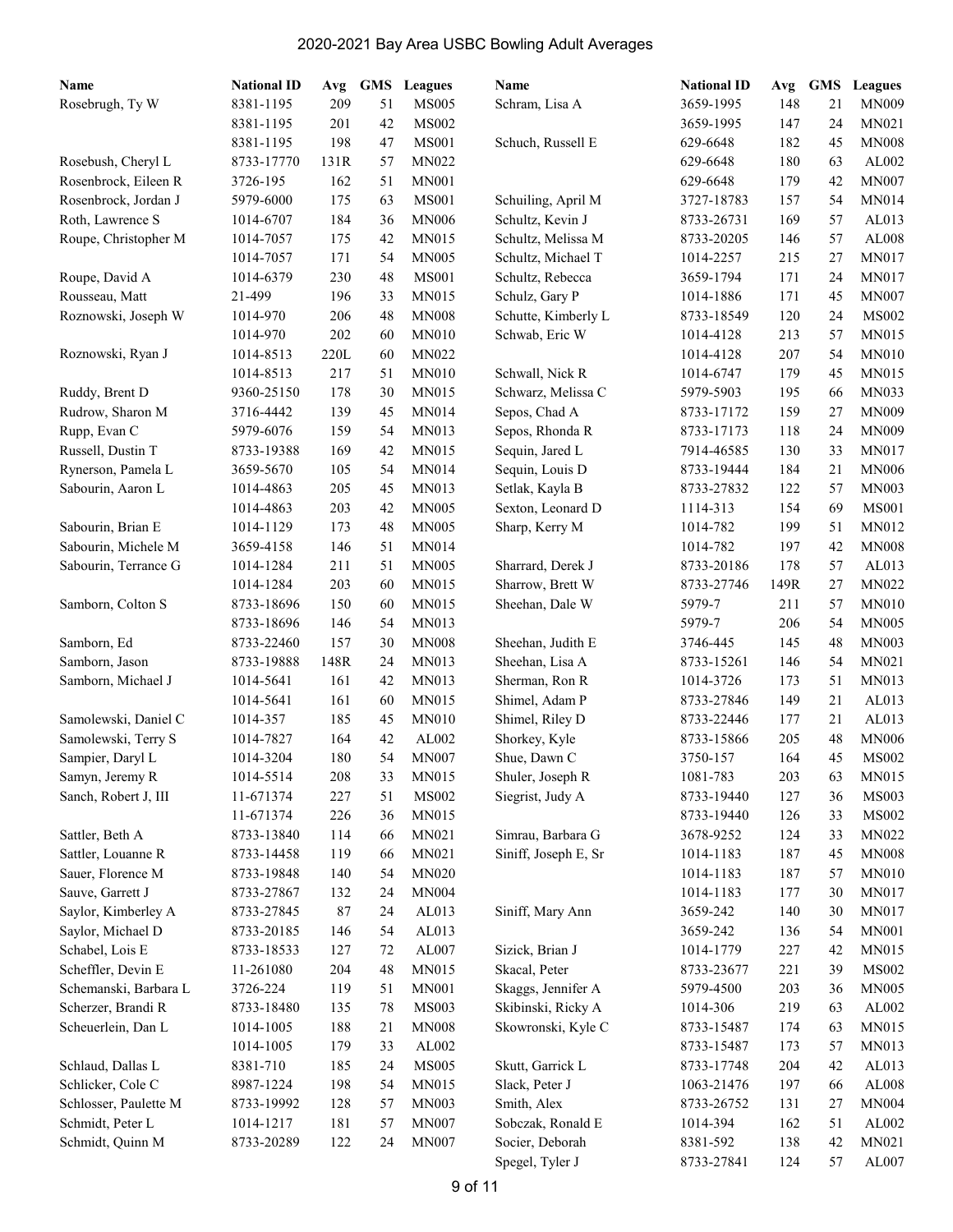| Name                   | <b>National ID</b> | Avg  | <b>GMS</b> | Leagues      | Name                    | <b>National ID</b> | Avg        | <b>GMS</b> | Leagues      |
|------------------------|--------------------|------|------------|--------------|-------------------------|--------------------|------------|------------|--------------|
| Spence, Connie K       | 8733-21442         | 133  | 21         | MN021        | Techlin, Kevin E        | 1014-4616          | 178        | 27         | <b>MN010</b> |
| Spiekerman, Alan J     | 1014-8511          | 177R | 51         | MN022        |                         | 1014-4616          | 171        | 21         | <b>MN008</b> |
| Spiekerman, Kathleen G | 3659-7834          | 118  | 27         | <b>UN004</b> | Techlin, Kevin (Levi) L | 8733-15838         | 199        | 21         | <b>MN010</b> |
| Spiker, Gary L         | 1014-3233          | 160  | 42         | <b>MN006</b> | Thayer, Mary P          | 8456-504           | 148        | 63         | <b>MS001</b> |
| Sporman, Wally F       | 1069-11955         | 198  | 45         | MN015        | Thayer, Ted C           | 1122-411           | 220        | 72         | <b>MS001</b> |
| Stamm, Jeanine M       | 3653-76            | 153  | 90         | <b>MS003</b> |                         | 1122-411           | 215        | 72         | <b>MS002</b> |
| Stark, Bart A          | 9241-8449          | 121  | 56         | <b>MS002</b> | Theisen, Tom R          | 1014-293           | 163        | 51         | <b>MN008</b> |
| Stark, Jessica S       | 8733-21441         | 140  | 36         | MN021        | Thomas, Alina M         | 8733-21455         | 133        | 72         | AL007        |
| Starr, Rick P          | 1014-364           | 165  | 45         | <b>MN007</b> |                         | 8733-21455         | 126        | 63         | AL008        |
| Staudacher, Jason R    | 1014-8284          | 188  | 54         | <b>MN007</b> | Thomas, Rolan B         | 9-8816             | 222        | 57         | MN015        |
| Stephen, Donald W      | 1114-77            | 174  | 66         | <b>MS002</b> | Thornton, Paul M        | 1104-5516          | 181        | 36         | <b>MN007</b> |
| Stevens, Todd R        | 8733-19539         | 127  | 39         | <b>MN006</b> | Thorp, William L        | 1014-4525          | 225        | 33         | <b>MN010</b> |
| Steward, Douglas W     | 8381-783           | 181  | 84         | <b>MS005</b> | Thorson, William E      | 1014-8339          | 169        | 51         | <b>MN008</b> |
|                        | 8381-783           | 179  | 51         | <b>MS001</b> |                         | 1014-8339          | 167        | 21         | <b>MN010</b> |
| Sting, Kristy N        | 8733-17731         | 131  | 45         | <b>MN004</b> | Timm, Daniel A          | 5979-5192          | 214        | 63         | AL008        |
| Stoelting, Sarah E     | 8733-27858         | 105  | 30         | <b>MN017</b> |                         | 5979-5192          | 204        | 45         | AL007        |
| Storrs, Jeffrey T      | 1014-577           | 228  | 24         | <b>MN010</b> | Timm, Rodney R          | 1014-2400          | 197        | 66         | AL008        |
| Storrs, Judy M         | 8733-20103         | 123  | 48         | MN021        |                         | 1014-2400          | 189        | 27         | <b>MN009</b> |
| Stosik, David A        | 8733-18192         | 199  | 72         | AL007        |                         | 1014-2400          | 189        | 69         | AL007        |
| Stosik, Lloyd (Fred) F | 8733-18190         | 152  | 72         | AL007        | Tippman, Bonnie M       | 8733-14933         | 111        | 48         | MN021        |
| Streeter, Brandy L     | 3659-5956          | 129  | 58         | MN014        |                         | 8733-14933         | 108        | 27         | <b>MN009</b> |
| Strickler, Matthew J   | 8733-22478         | 164  | 84         | <b>MS005</b> | Tippman, Thomas C       | 8733-18205         | 144        | 27         | <b>MN009</b> |
| Strike, Dale A         | 1014-2617          | 227  | 57         | MN015        | Tobias, Chase D         | 1081-2739          | 190R       | 60         | <b>MN022</b> |
| Struck, Robert D       | 1014-6244          | 173  | 21         | <b>MN005</b> | Tobias, Kelly A         | 9360-18043         | 115R       | 48         | <b>MN022</b> |
| Studders, Denise M     | 3726-746           | 150  | 57         | MN003        | Toland, Robert J        | 1014-4972          | 191        | 45         | <b>MN005</b> |
| Sturm, Brittney        | 5979-5802          | 148  | 66         | MN022        | Tolliver, Dan J         | 1011-439           | 179        | 48         | <b>MS001</b> |
| Sturm, Eric S          | 5979-1053          | 220  | 66         | MN015        | Tomczak, Leo P          | 1014-4819          | 181        | 54         | <b>MN010</b> |
| Sturm, Scott L         | 1014-976           | 193  | 59         | <b>MN007</b> | Tomczak, Timothy        | 11-191195          | 216        | 51         | <b>MN010</b> |
| Sturtz, Carol A        | 3659-7961          | 117  | 63         | MN021        | Trautner, Joel A        | 1104-7343          | 143        | 57         | <b>MN007</b> |
| Sugden, Jennifer L     | 8733-27859         | 147  | 30         | MN017        | Treichel, Robert D      | 1114-154           | 154        | 78         | <b>MS005</b> |
| Sugden, Matt M         | 8733-16418         | 194  | 30         | <b>MN017</b> | Tribfelner, Robert A    | 1014-367           | 146        | 48         | <b>MN007</b> |
|                        | 8733-16418         | 177  | 36         | AL013        | Tripp, Connie M         | 3716-3381          | 144        | 27         | <b>MN014</b> |
| Sullivan, Anne M       | 3659-3227          | 119  | 45         | <b>MN005</b> | Troxell, Bill E         | 1114-122           | 204        | 63         | <b>MS002</b> |
| Sullivan, James R      | 1014-767           | 192  | 39         | <b>MN005</b> | Trudell, William J      | 1014-2728          | 151        | 48         | MN012        |
| Susalla, Janene J      | 8733-19988         | 118  | 21         |              | Truemner, Curtis H      |                    |            | 54         | <b>MN008</b> |
| Sutter, Gregory J      |                    | 154  | 63         | <b>UN004</b> | Truemner, Martin H      | 1014-7901          | 161<br>199 | $21\,$     | MN010        |
|                        | 1014-2109          |      |            | AL013        |                         | 1014-393           |            | 59         |              |
| Sutton, Brenda J       | 8733-22470         | 143  | 24         | MN017        | Trumbley, Taylor C      | 8733-19280         | 161        |            | <b>MN007</b> |
| Sutton, Janelle E      | 3659-8261          | 143  | 72         | AL007        |                         | 8733-19280         | 154        | 42         | <b>MN010</b> |
| Swaffield, James H, II | 1014-1101          | 190  | 49         | <b>MN008</b> | Tumblin, Brandon        | 8733-15882         | 141        | 51         | MN013        |
|                        | 1014-1101          | 189  | 55         | AL002        | Turbin, Deanna L        | 8733-20137         | 119        | 54         | <b>MN004</b> |
| Swaffield, Kathleen G  | 3659-1358          | 140  | 51         | MN033        | Turbin Sr, Jeffrey A    | 1014-5208          | 225        | 60         | <b>MN010</b> |
| Swallow, Jeffrey       | 8733-20149         | 176  | 42         | <b>MN006</b> |                         | 1014-5208          | 217        | 54         | <b>MN004</b> |
| Swallow, Robert        | 1014-1342          | 186  | 51         | <b>MN006</b> | Turek, Patrick A        | 1014-1523          | 197        | 54         | <b>MN007</b> |
| Swinson, Roberta A     | 3726-70            | 149  | 27         | <b>MN001</b> |                         | 1014-1523          | 186        | 51         | <b>MN005</b> |
| Switek, John P         | 1014-3598          | 175  | 48         | <b>MN005</b> | Ulbricht, Steve M       | 1014-5356          | 232        | 51         | <b>MN010</b> |
| Sy, Connie K           | 3659-1094          | 140  | 21         | <b>UN004</b> |                         | 1014-5356          | 218        | 54         | <b>MN015</b> |
| Sy, Jim M              | 1014-65            | 198  | 57         | <b>MN008</b> | Valderas, Jose L        | 1014-82            | 181        | 21         | <b>MN008</b> |
|                        | 1014-65            | 195  | 66         | MN015        |                         | 1014-82            | 166        | 39         | AL013        |
| Sylvester, Rick P      | 1014-8510          | 149  | 48         | AL002        | Valderas, Ryan V        | 5979-4847          | 195        | 42         | AL013        |
| Symon, Blake M         | 5982-1232          | 216  | 57         | MN015        | Vallad, Ryan J          | 1098-141           | 183        | 42         | <b>MS002</b> |
| Syring, Terrence A, Jr | 1014-7107          | 233  | 39         | MN015        | VanBlaricum, John R     | 8733-18907         | 131        | 33         | MN017        |
| Taberski, Brendan W    | 5979-5008          | 189  | 27         | MN013        | VanDenBoom, Daniel R    | 1014-161           | 175        | 45         | <b>MN008</b> |
| Tackebury, Jennifer L  | 3659-1144          | 189R | 66         | MN022        | VanGuilder, Robert F    | 1014-1912          | 210        | 66         | <b>MN005</b> |
| Tackman, Gloria I      | 3659-3499          | 126  | 54         | <b>MN020</b> | VanHorn, Ronald W       | 1098-171           | 169        | 47         | <b>MS005</b> |
| Talbot, Dick C         | 1014-8156          | 135  | 21         | <b>MN008</b> | VanSumeren, Daniel P    | 1014-6735          | 203        | 57         | <b>MN004</b> |
| Taylor, Robert W, Jr   | 8733-20193         | 179  | 63         | <b>MS001</b> | VanSumeren, Theresa M   | 3659-4696          | 149        | 54         | <b>MN004</b> |